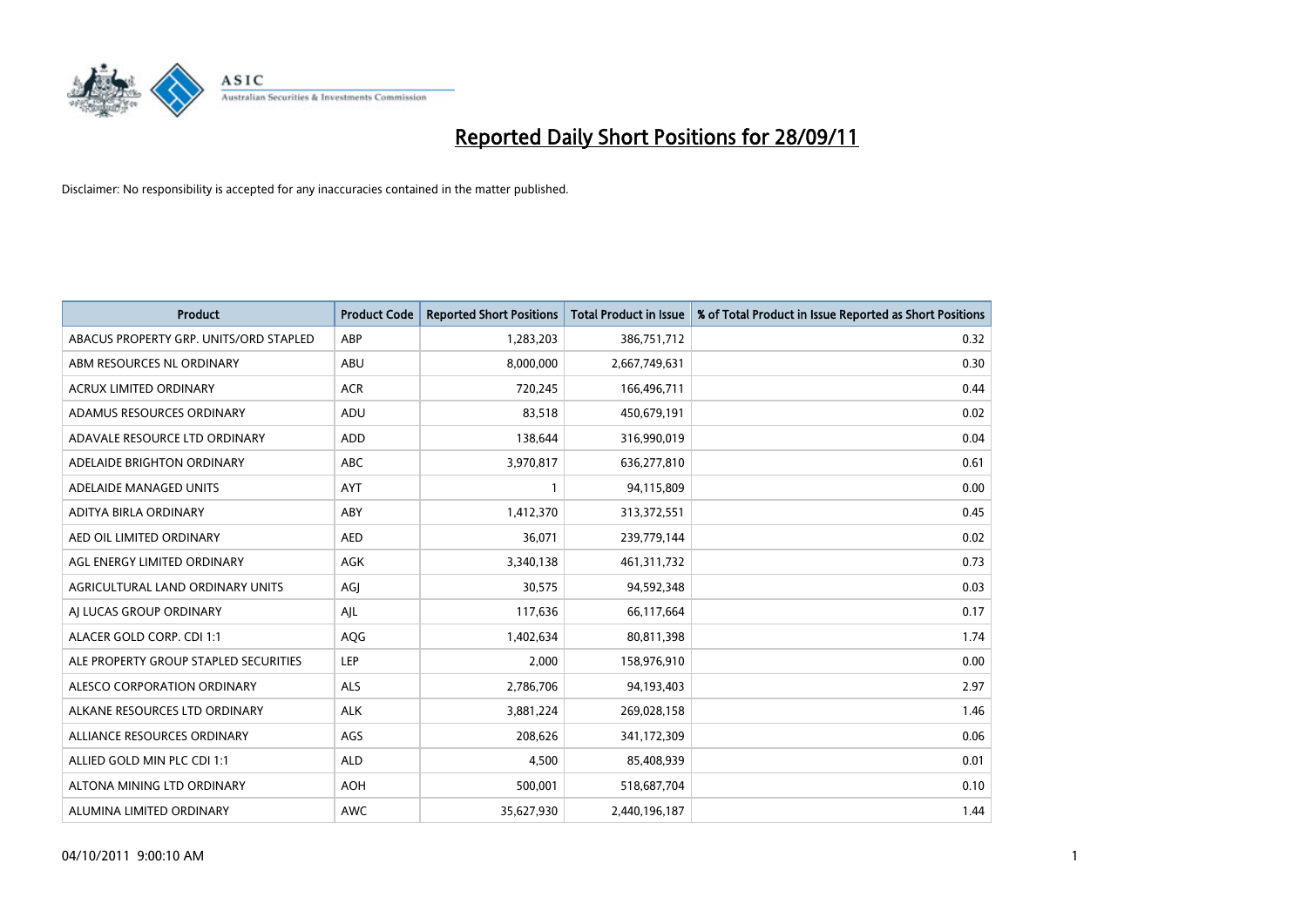

| <b>Product</b>                          | <b>Product Code</b> | <b>Reported Short Positions</b> | <b>Total Product in Issue</b> | % of Total Product in Issue Reported as Short Positions |
|-----------------------------------------|---------------------|---------------------------------|-------------------------------|---------------------------------------------------------|
| AMADEUS ENERGY ORDINARY                 | AMU                 | 454.000                         | 286, 181, 741                 | 0.16                                                    |
| AMALGAMATED HOLDINGS ORDINARY           | AHD                 | 3,004                           | 157,472,748                   | 0.00                                                    |
| AMCOR LIMITED ORDINARY                  | <b>AMC</b>          | 3,937,454                       | 1,227,572,318                 | 0.31                                                    |
| AMP LIMITED ORDINARY                    | AMP                 | 15,726,692                      | 2,811,693,913                 | 0.53                                                    |
| AMPELLA MINING ORDINARY                 | <b>AMX</b>          | 961,268                         | 204,985,108                   | 0.47                                                    |
| ANSELL LIMITED ORDINARY                 | <b>ANN</b>          | 2,465,124                       | 133,055,140                   | 1.83                                                    |
| ANZ BANKING GRP LTD ORDINARY            | ANZ                 | 11,901,513                      | 2,629,033,329                 | 0.44                                                    |
| APA GROUP STAPLED SECURITIES            | <b>APA</b>          | 6,368,807                       | 639,334,625                   | 0.98                                                    |
| APEX MINERALS NL ORDINARY               | <b>AXM</b>          | 885,146                         | 5,550,243,713                 | 0.02                                                    |
| APN EUROPEAN RETAIL UNITS STAPLED SEC.  | <b>AEZ</b>          | 11,832                          | 544,910,660                   | 0.00                                                    |
| APN NEWS & MEDIA ORDINARY               | <b>APN</b>          | 29,552,943                      | 618,568,292                   | 4.79                                                    |
| AQUARIUS PLATINUM. ORDINARY             | <b>AOP</b>          | 6,072,882                       | 470,167,206                   | 1.28                                                    |
| AQUILA RESOURCES ORDINARY               | <b>AQA</b>          | 6,096,716                       | 374,368,499                   | 1.61                                                    |
| ARAFURA RESOURCE LTD ORDINARY           | ARU                 | 8,448,433                       | 367,980,342                   | 2.28                                                    |
| ARB CORPORATION ORDINARY                | ARP                 | 22,399                          | 72,481,302                    | 0.02                                                    |
| ARDENT LEISURE GROUP STAPLED SECURITIES | AAD                 | 809,392                         | 324, 167, 221                 | 0.24                                                    |
| ARISTOCRAT LEISURE ORDINARY             | <b>ALL</b>          | 28,893,043                      | 536,480,307                   | 5.39                                                    |
| <b>ASCIANO LIMITED ORDINARY</b>         | <b>AIO</b>          | 39,109,962                      | 2,926,103,883                 | 1.33                                                    |
| ASG GROUP LIMITED ORDINARY              | <b>ASZ</b>          | 266,320                         | 169,117,796                   | 0.16                                                    |
| ASPEN GROUP ORD/UNITS STAPLED           | <b>APZ</b>          | 1,188,300                       | 584,985,037                   | 0.20                                                    |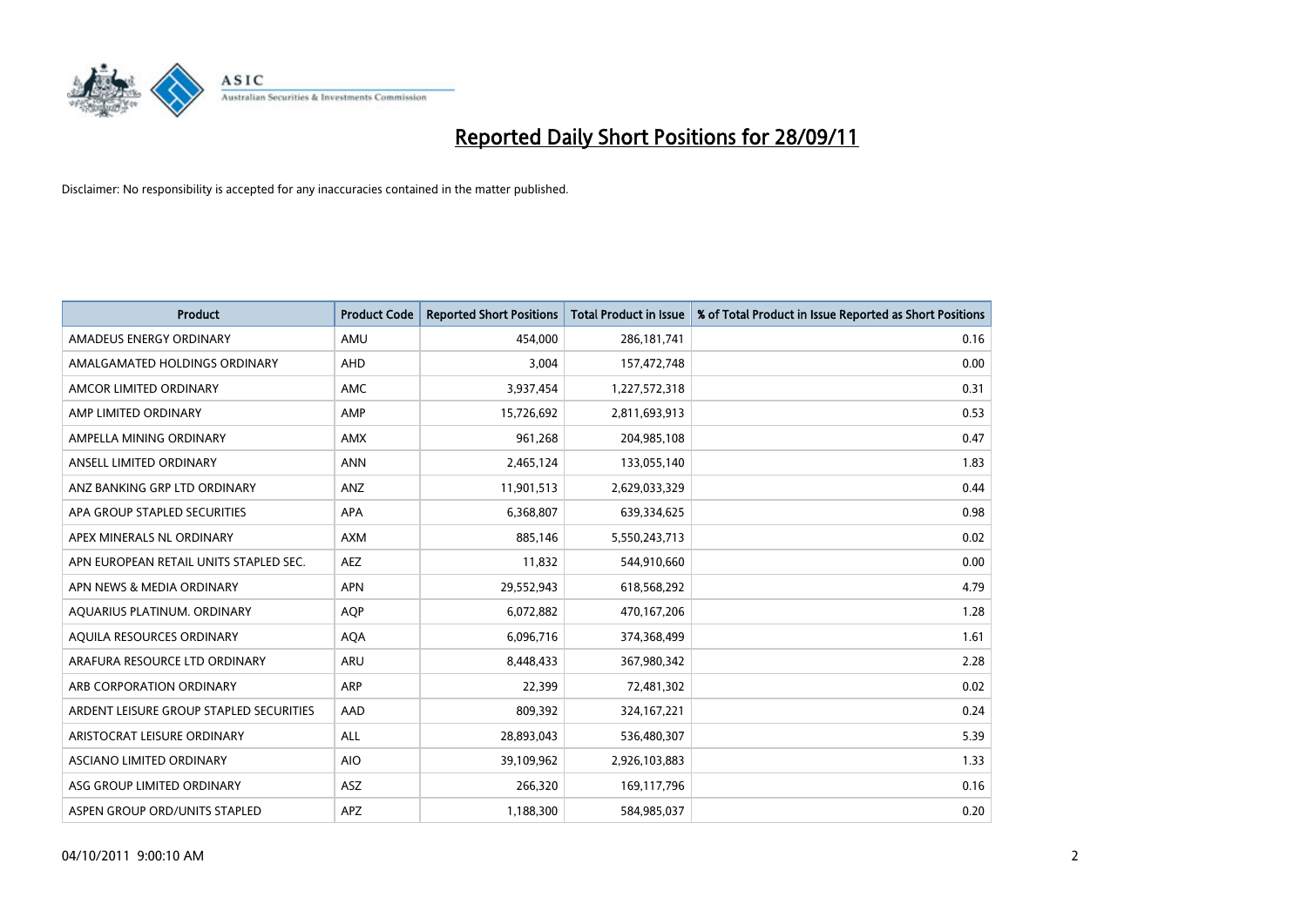

| <b>Product</b>                          | <b>Product Code</b> | <b>Reported Short Positions</b> | <b>Total Product in Issue</b> | % of Total Product in Issue Reported as Short Positions |
|-----------------------------------------|---------------------|---------------------------------|-------------------------------|---------------------------------------------------------|
| ASPIRE MINING LTD ORDINARY              | <b>AKM</b>          | 3,259,479                       | 540,594,556                   | 0.59                                                    |
| ASTON RES LTD ORDINARY                  | <b>AZT</b>          | 1,806,946                       | 204,527,604                   | 0.87                                                    |
| ASTRO JAP PROP GROUP STAPLED SECURITIES | AJA                 | 35,515                          | 58,445,002                    | 0.06                                                    |
| ASX LIMITED ORDINARY                    | ASX                 | 2,865,982                       | 175,136,729                   | 1.63                                                    |
| ATLANTIC LIMITED ORDINARY               | ATI                 | 51,573                          | 114,273,650                   | 0.05                                                    |
| ATLAS IRON LIMITED ORDINARY             | <b>AGO</b>          | 9,615,080                       | 885,934,095                   | 1.11                                                    |
| AURORA OIL & GAS ORDINARY               | <b>AUT</b>          | 9,487,852                       | 411,155,343                   | 2.29                                                    |
| AUSDRILL LIMITED ORDINARY               | <b>ASL</b>          | 114,743                         | 301,685,848                   | 0.03                                                    |
| AUSENCO LIMITED ORDINARY                | AAX                 | 1,451,709                       | 123,258,843                   | 1.19                                                    |
| AUSGOLD LIMITED ORDINARY                | <b>AUC</b>          | 201,600                         | 85,093,812                    | 0.24                                                    |
| AUSTAL LIMITED ORDINARY                 | ASB                 | 492,632                         | 188,069,638                   | 0.25                                                    |
| <b>AUSTAR UNITED ORDINARY</b>           | <b>AUN</b>          | 1,671,847                       | 1,271,505,737                 | 0.13                                                    |
| AUSTBROKERS HOLDINGS ORDINARY           | <b>AUB</b>          | $\overline{2}$                  | 55,419,436                    | 0.00                                                    |
| AUSTIN ENGINEERING ORDINARY             | ANG                 | 53,377                          | 72,014,403                    | 0.07                                                    |
| <b>AUSTRALAND ASSETS ASSETS</b>         | AAZPB               | 1,168                           | 2,750,000                     | 0.04                                                    |
| AUSTRALAND PROPERTY STAPLED SECURITY    | <b>ALZ</b>          | 599,774                         | 576,846,597                   | 0.11                                                    |
| AUSTRALIAN AGRICULT. ORDINARY           | AAC                 | 1,156,728                       | 312,892,824                   | 0.35                                                    |
| AUSTRALIAN EDUCATION UNITS              | <b>AEU</b>          | 625,000                         | 175,465,397                   | 0.36                                                    |
| AUSTRALIAN INFRASTR, UNITS/ORDINARY     | <b>AIX</b>          | 9,033,973                       | 620,733,944                   | 1.44                                                    |
| AUSTRALIAN MINES LTD ORDINARY           | <b>AUZ</b>          | 1,400,000                       | 636,910,317                   | 0.22                                                    |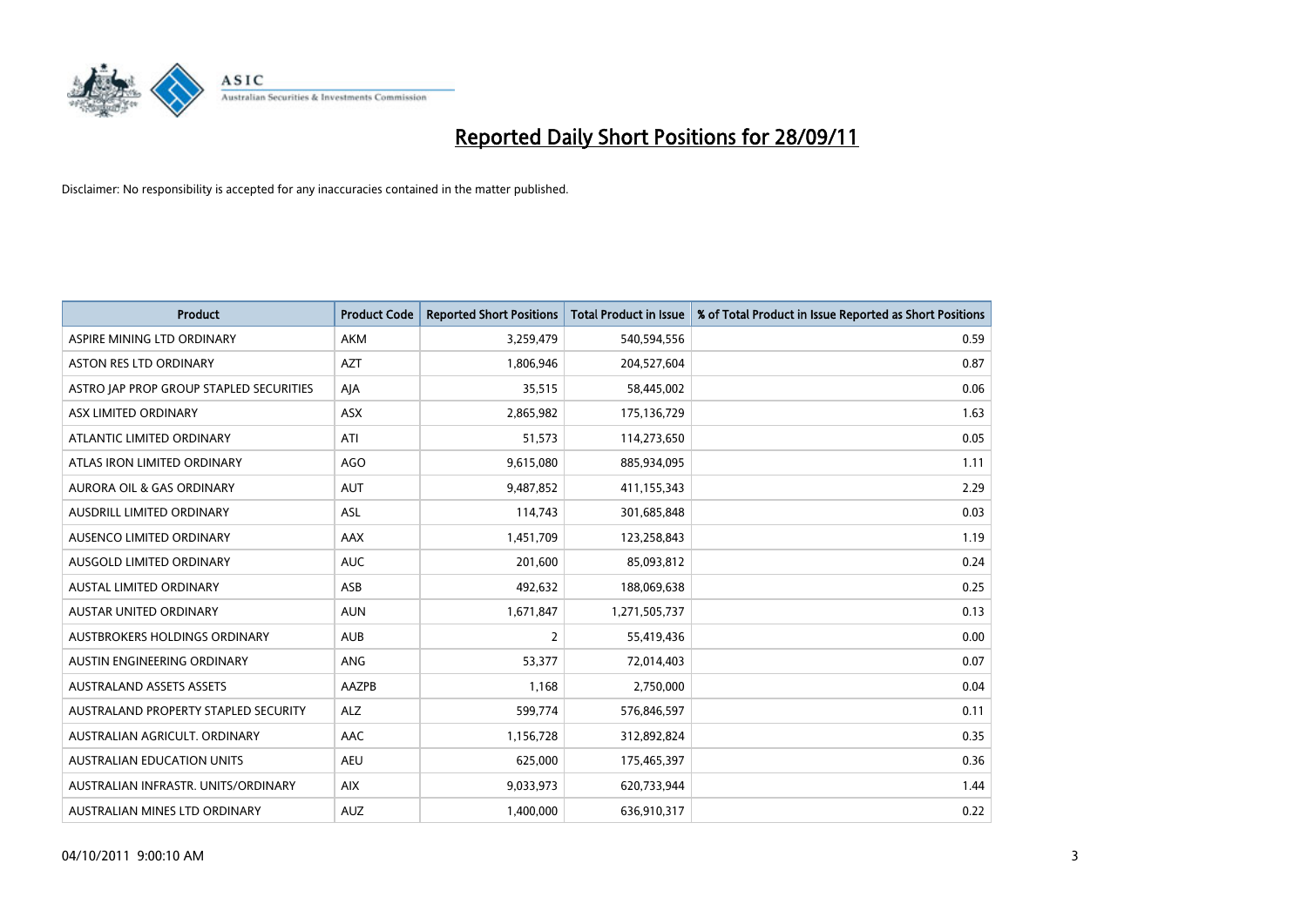

| <b>Product</b>                       | <b>Product Code</b> | <b>Reported Short Positions</b> | <b>Total Product in Issue</b> | % of Total Product in Issue Reported as Short Positions |
|--------------------------------------|---------------------|---------------------------------|-------------------------------|---------------------------------------------------------|
| AUSTRALIAN PHARM, ORDINARY           | API                 | 680.848                         | 488,115,883                   | 0.14                                                    |
| AUTOMOTIVE HOLDINGS ORDINARY         | <b>AHE</b>          | 5,537                           | 260,579,682                   | 0.00                                                    |
| AVANCO RESOURCES LTD ORDINARY        | AVB                 | 1,130,527                       | 791,677,710                   | 0.14                                                    |
| AVEXA LIMITED ORDINARY               | <b>AVX</b>          | 243,657                         | 847,688,779                   | 0.03                                                    |
| AVIENNINGS LIMITED ORDINARY          | AVI                 | 389,850                         | 274,588,694                   | 0.14                                                    |
| AWE LIMITED ORDINARY                 | <b>AWE</b>          | 2,212,459                       | 521,871,941                   | 0.41                                                    |
| AZUMAH RESOURCES ORDINARY            | <b>AZM</b>          | 281,319                         | 282,020,356                   | 0.10                                                    |
| <b>BANDANNA ENERGY ORDINARY</b>      | <b>BND</b>          | 678,022                         | 528,081,199                   | 0.12                                                    |
| BANK OF QUEENSLAND. ORDINARY         | <b>BOQ</b>          | 10,768,760                      | 225,369,547                   | 4.77                                                    |
| <b>BANNERMAN RESOURCES ORDINARY</b>  | <b>BMN</b>          | 29,562                          | 234,435,934                   | 0.01                                                    |
| <b>BASE RES LIMITED ORDINARY</b>     | <b>BSE</b>          | 727,025                         | 460,440,029                   | 0.16                                                    |
| <b>BATHURST RESOURCES ORDINARY</b>   | <b>BTU</b>          | 11,287,876                      | 688,247,997                   | 1.65                                                    |
| <b>BAUXITE RESOURCE LTD ORDINARY</b> | <b>BAU</b>          | 121,797                         | 235,379,896                   | 0.06                                                    |
| <b>BC IRON LIMITED ORDINARY</b>      | <b>BCI</b>          | 223,876                         | 94,881,000                    | 0.24                                                    |
| BEACH ENERGY LIMITED ORDINARY        | <b>BPT</b>          | 2,541,605                       | 1,103,127,711                 | 0.21                                                    |
| BEADELL RESOURCE LTD ORDINARY        | <b>BDR</b>          | 2,310,951                       | 657,906,946                   | 0.34                                                    |
| BENDIGO AND ADELAIDE ORDINARY        | <b>BEN</b>          | 6,887,290                       | 360,412,014                   | 1.89                                                    |
| BERKELEY RESOURCES ORDINARY          | <b>BKY</b>          | 600,632                         | 174,298,273                   | 0.34                                                    |
| BETASHARES ASX RES ETF UNITS         | <b>ORE</b>          | 118,220                         | 4,519,665                     | 2.62                                                    |
| BETASHARES GOLD ETF ETF UNITS        | QAU                 | 7,319                           | 944,356                       | 0.78                                                    |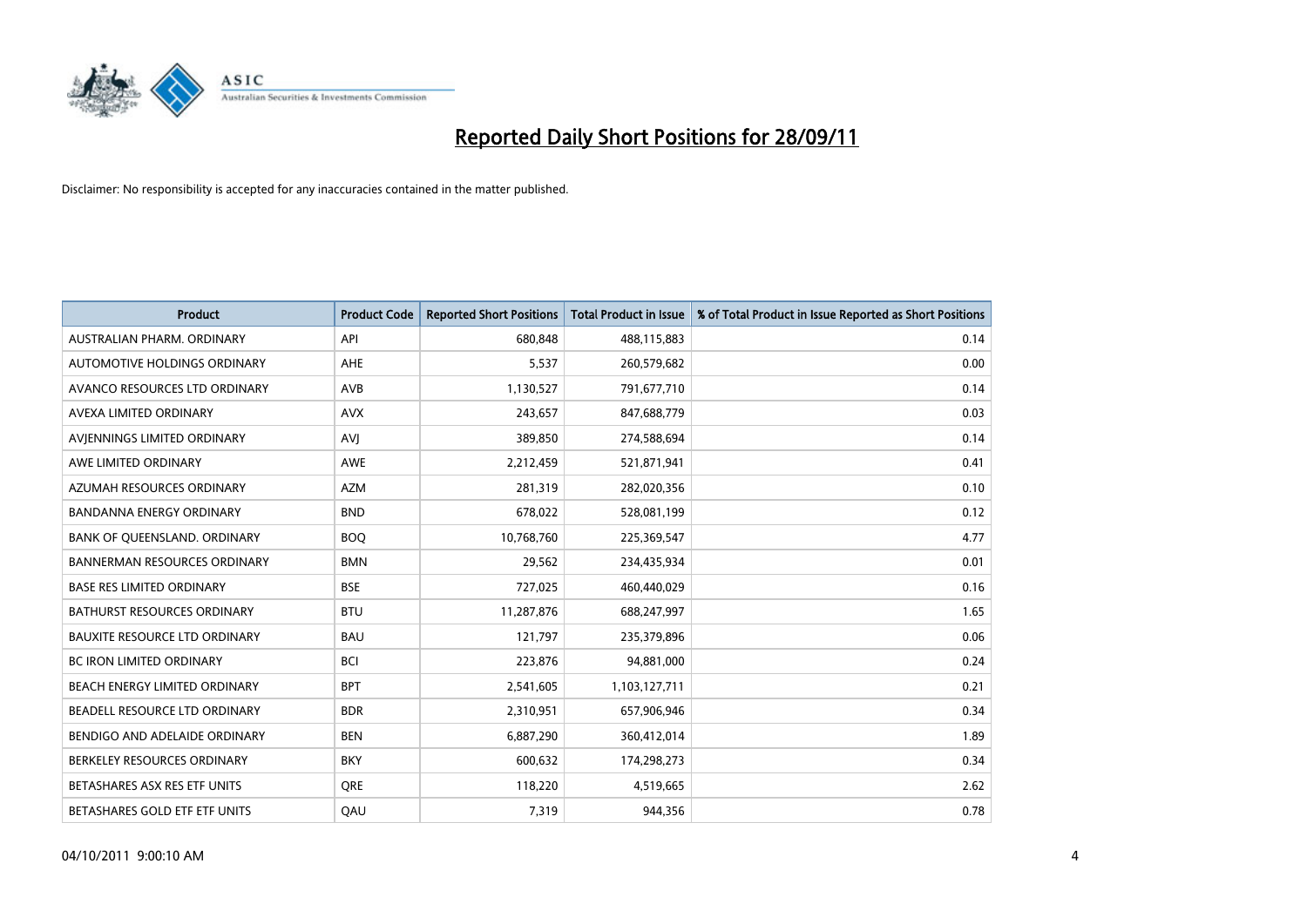

| <b>Product</b>                       | <b>Product Code</b> | <b>Reported Short Positions</b> | <b>Total Product in Issue</b> | % of Total Product in Issue Reported as Short Positions |
|--------------------------------------|---------------------|---------------------------------|-------------------------------|---------------------------------------------------------|
| <b>BHP BILLITON LIMITED ORDINARY</b> | <b>BHP</b>          | 40,456,354                      | 3,211,496,105                 | 1.22                                                    |
| <b>BILLABONG ORDINARY</b>            | <b>BBG</b>          | 21,946,038                      | 255,102,103                   | 8.59                                                    |
| <b>BIOTA HOLDINGS ORDINARY</b>       | <b>BTA</b>          | 2,069,504                       | 181,703,711                   | 1.13                                                    |
| <b>BISALLOY STEEL ORDINARY</b>       | <b>BIS</b>          | 84,480                          | 216,455,965                   | 0.04                                                    |
| BKI INVESTMENT LTD ORDINARY          | BKI                 | 508                             | 425,549,573                   | 0.00                                                    |
| <b>BLACKTHORN RESOURCES ORDINARY</b> | <b>BTR</b>          | 35,848                          | 122,918,000                   | 0.03                                                    |
| <b>BLUESCOPE STEEL LTD ORDINARY</b>  | <b>BSL</b>          | 80,312,187                      | 1,849,170,356                 | 4.33                                                    |
| <b>BOART LONGYEAR ORDINARY</b>       | <b>BLY</b>          | 7,970,513                       | 461,163,412                   | 1.72                                                    |
| <b>BOOM LOGISTICS ORDINARY</b>       | <b>BOL</b>          | 337,999                         | 465,011,147                   | 0.07                                                    |
| <b>BORAL LIMITED, ORDINARY</b>       | <b>BLD</b>          | 43,370,156                      | 729,925,990                   | 5.92                                                    |
| BOTSWANA METALS LTD ORDINARY         | <b>BML</b>          | 7,000                           | 143,717,013                   | 0.00                                                    |
| <b>BOW ENERGY LIMITED ORDINARY</b>   | <b>BOW</b>          | 3,144,598                       | 351,683,973                   | 0.88                                                    |
| BRADKEN LIMITED ORDINARY             | <b>BKN</b>          | 2,536,961                       | 166,448,631                   | 1.51                                                    |
| <b>BRAMBLES LIMITED ORDINARY</b>     | <b>BXB</b>          | 15,373,219                      | 1,480,246,005                 | 1.02                                                    |
| BREVILLE GROUP LTD ORDINARY          | <b>BRG</b>          | 3,150                           | 130,095,322                   | 0.00                                                    |
| BRICKWORKS LIMITED ORDINARY          | <b>BKW</b>          | 90,400                          | 147,567,333                   | 0.07                                                    |
| <b>BROCKMAN RESOURCES ORDINARY</b>   | <b>BRM</b>          | 73,320                          | 144,803,151                   | 0.04                                                    |
| BT INVESTMENT MNGMNT ORDINARY        | <b>BTT</b>          | 1,508,140                       | 267,906,977                   | 0.56                                                    |
| <b>BURU ENERGY ORDINARY</b>          | <b>BRU</b>          | 4,233,251                       | 210,240,549                   | 2.01                                                    |
| <b>BWP TRUST ORDINARY UNITS</b>      | <b>BWP</b>          | 687.146                         | 520,012,793                   | 0.12                                                    |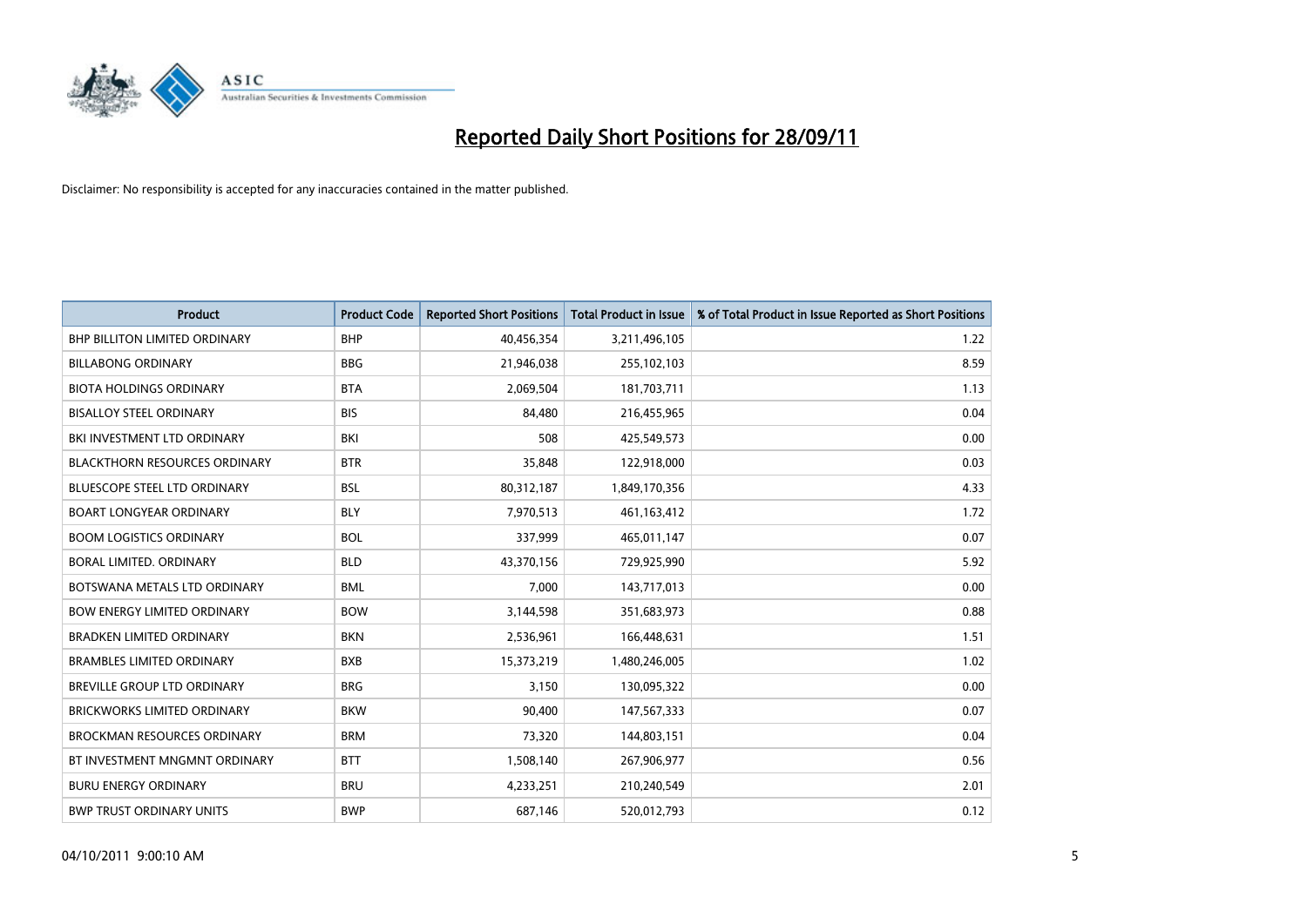

| <b>Product</b>                             | <b>Product Code</b> | <b>Reported Short Positions</b> | <b>Total Product in Issue</b> | % of Total Product in Issue Reported as Short Positions |
|--------------------------------------------|---------------------|---------------------------------|-------------------------------|---------------------------------------------------------|
| CABCHARGE AUSTRALIA ORDINARY               | CAB                 | 771,037                         | 120,437,014                   | 0.63                                                    |
| CALTEX AUSTRALIA ORDINARY                  | <b>CTX</b>          | 6,457,710                       | 270,000,000                   | 2.40                                                    |
| <b>CAMPBELL BROTHERS ORDINARY</b>          | CPB                 | 90,515                          | 67,503,411                    | 0.13                                                    |
| CAPE LAMBERT RES LTD ORDINARY              | <b>CFE</b>          | 1,196,846                       | 652,171,792                   | 0.18                                                    |
| CARABELLA RES LTD ORDINARY                 | <b>CLR</b>          | 179,816                         | 98,631,537                    | 0.18                                                    |
| <b>CARBON ENERGY ORDINARY</b>              | <b>CNX</b>          | 928,744                         | 698,517,858                   | 0.13                                                    |
| <b>CARDNO LIMITED ORDINARY</b>             | CDD                 | 10,380                          | 109,988,824                   | 0.01                                                    |
| CARNARVON PETROLEUM ORDINARY               | <b>CVN</b>          | 2,397,480                       | 690,320,634                   | 0.34                                                    |
| CARNEGIE WAVE ENERGY ORDINARY              | <b>CWE</b>          | 83,000                          | 901,487,627                   | 0.01                                                    |
| <b>CARPATHIAN RESOURCES ORDINARY</b>       | <b>CPN</b>          | 75,000                          | 265,533,501                   | 0.03                                                    |
| CARPENTARIA EXP. LTD ORDINARY              | CAP                 | 9,777                           | 98,741,301                    | 0.01                                                    |
| CARSALES.COM LTD ORDINARY                  | <b>CRZ</b>          | 16,584,316                      | 234,575,722                   | 7.03                                                    |
| CASH CONVERTERS ORDINARY                   | CCV                 | 196,362                         | 379,761,025                   | 0.05                                                    |
| <b>CASPIAN OIL &amp; GAS ORDINARY</b>      | <b>CIG</b>          | 50,000                          | 1,331,500,513                 | 0.00                                                    |
| CATALPA RESOURCES ORDINARY                 | CAH                 | 1,720,206                       | 178,299,049                   | 0.96                                                    |
| <b>CELLNET GROUP ORDINARY</b>              | <b>CLT</b>          | 1,342                           | 61,232,953                    | 0.00                                                    |
| CENTRAL PETROLEUM ORDINARY                 | <b>CTP</b>          | 11,455                          | 1,073,304,842                 | 0.00                                                    |
| <b>CENTRO PROPERTIES UNITS/ORD STAPLED</b> | <b>CNP</b>          | 2,537                           | 972,414,514                   | 0.00                                                    |
| CENTRO RETAIL GROUP STAPLED SECURITIES     | <b>CER</b>          | 835,491                         | 2,286,399,424                 | 0.03                                                    |
| <b>CERAMIC FUEL CELLS ORDINARY</b>         | CFU                 | 709.938                         | 1,201,353,566                 | 0.06                                                    |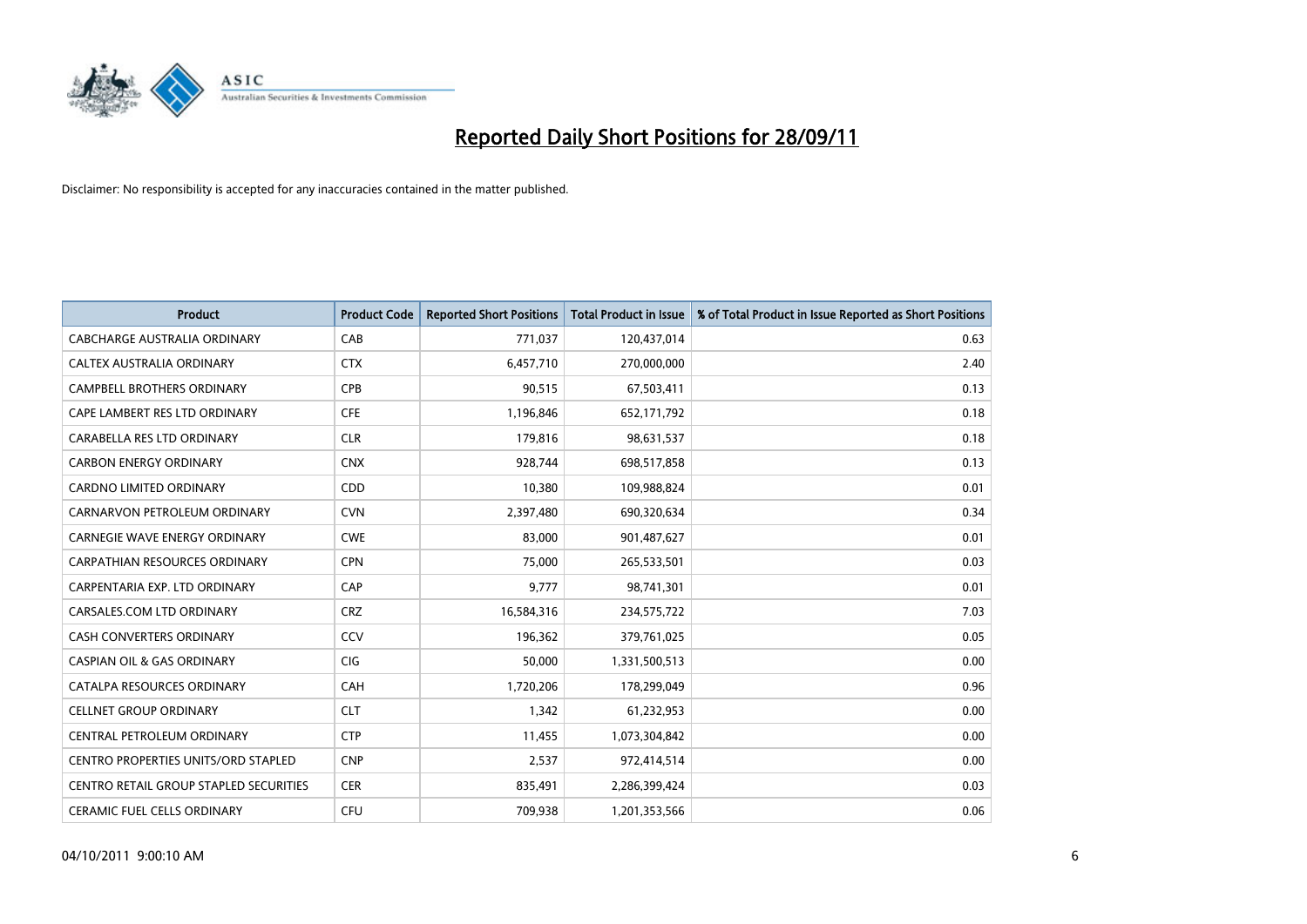

| <b>Product</b>                          | <b>Product Code</b> | <b>Reported Short Positions</b> | <b>Total Product in Issue</b> | % of Total Product in Issue Reported as Short Positions |
|-----------------------------------------|---------------------|---------------------------------|-------------------------------|---------------------------------------------------------|
| <b>CERRO RESOURCES NL ORDINARY</b>      | <b>CIO</b>          | 847,511                         | 748,268,606                   | 0.11                                                    |
| CFS RETAIL PROPERTY UNITS               | <b>CFX</b>          | 59,230,806                      | 2,839,591,911                 | 2.07                                                    |
| CHALLENGER DIV.PRO. STAPLED UNITS       | <b>CDI</b>          | 100.085                         | 898,159,765                   | 0.01                                                    |
| CHALLENGER INFRAST. STAPLED UNITS       | <b>CIF</b>          | 33,845                          | 316,223,785                   | 0.01                                                    |
| <b>CHALLENGER LIMITED ORDINARY</b>      | <b>CGF</b>          | 51,219,338                      | 493,707,490                   | 10.36                                                   |
| CHANDLER MACLEOD LTD ORDINARY           | <b>CMG</b>          | 11,970                          | 466,466,720                   | 0.00                                                    |
| CHARTER HALL GROUP STAPLED US PROHIBIT. | <b>CHC</b>          | 874,484                         | 308,040,283                   | 0.28                                                    |
| <b>CHARTER HALL OFFICE UNIT</b>         | COO                 | 5,116,745                       | 493,319,730                   | 1.02                                                    |
| <b>CHARTER HALL RETAIL UNITS</b>        | <b>COR</b>          | 1,594,268                       | 299,628,571                   | 0.52                                                    |
| CITIGOLD CORP LTD ORDINARY              | <b>CTO</b>          | 2,059,217                       | 1,105,078,301                 | 0.18                                                    |
| CLINUVEL PHARMACEUT. ORDINARY           | <b>CUV</b>          | 4,127                           | 30,394,206                    | 0.01                                                    |
| <b>CLOUGH LIMITED ORDINARY</b>          | <b>CLO</b>          | 542,408                         | 769,821,269                   | 0.08                                                    |
| CMA CORPORATION LTD ORDINARY            | <b>CMV</b>          | 10,000                          | 217,866,928                   | 0.00                                                    |
| <b>CO2 GROUP LIMITED ORDINARY</b>       | COZ                 | 488,500                         | 280,309,888                   | 0.17                                                    |
| <b>COAL &amp; ALLIED ORDINARY</b>       | <b>CNA</b>          | 3,313                           | 86,584,735                    | 0.00                                                    |
| COAL OF AFRICA LTD ORDINARY             | <b>CZA</b>          | 367,650                         | 531,639,661                   | 0.07                                                    |
| COALSPUR MINES LTD ORDINARY             | <b>CPL</b>          | 1,097,845                       | 579,768,744                   | 0.19                                                    |
| COALWORKS LIMITED ORDINARY              | <b>CWK</b>          | 40                              | 149,088,955                   | 0.00                                                    |
| COCA-COLA AMATIL ORDINARY               | <b>CCL</b>          | 5,613,641                       | 758,281,096                   | 0.73                                                    |
| COCHLEAR LIMITED ORDINARY               | <b>COH</b>          | 2,834,763                       | 56,877,410                    | 4.99                                                    |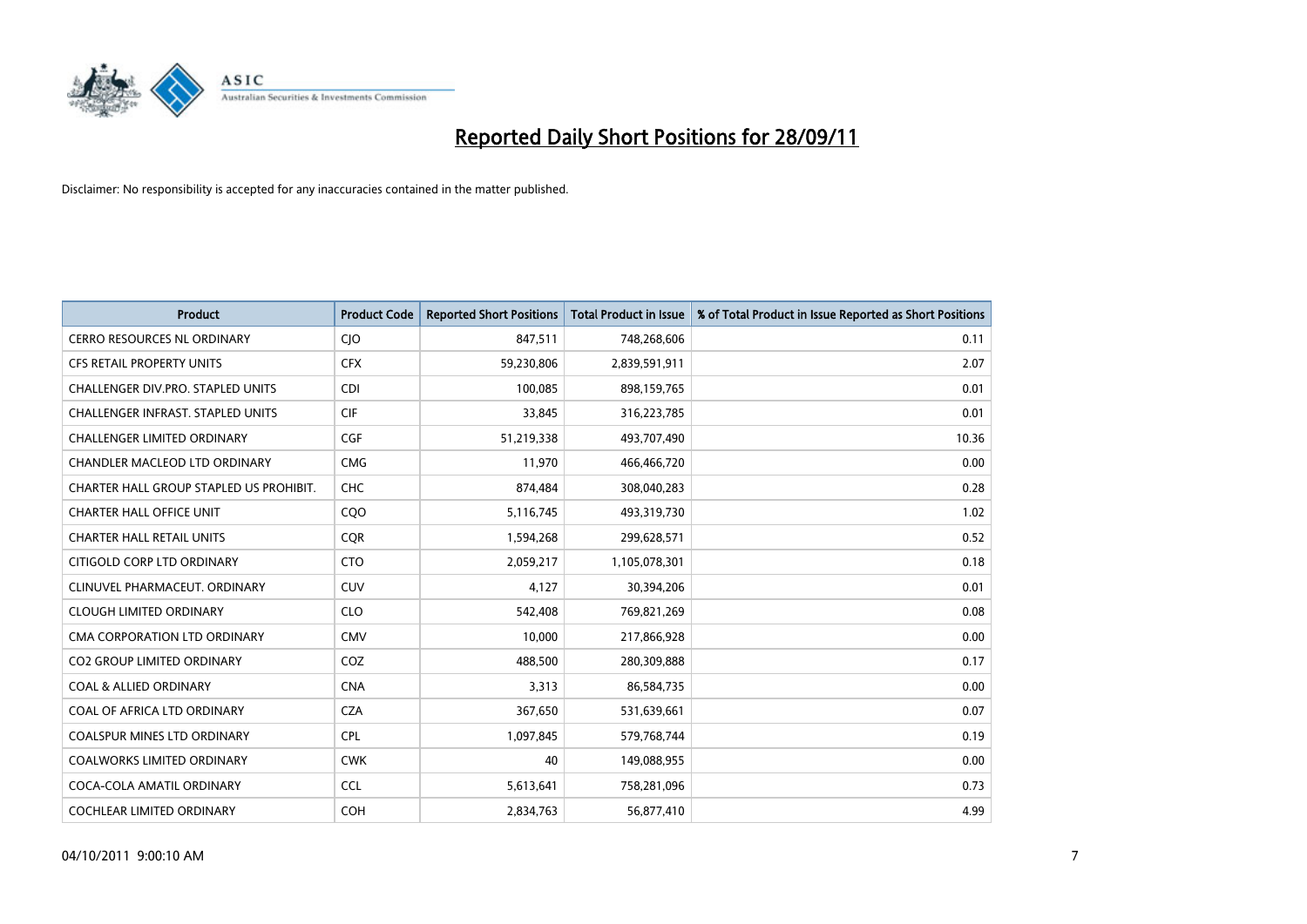

| <b>Product</b>                          | <b>Product Code</b> | <b>Reported Short Positions</b> | <b>Total Product in Issue</b> | % of Total Product in Issue Reported as Short Positions |
|-----------------------------------------|---------------------|---------------------------------|-------------------------------|---------------------------------------------------------|
| <b>COCKATOO COAL ORDINARY</b>           | <b>COK</b>          | 6,419,436                       | 1,016,196,908                 | 0.63                                                    |
| COFFEY INTERNATIONAL ORDINARY           | <b>COF</b>          | 1,310,653                       | 134,066,081                   | 0.98                                                    |
| <b>COKAL LTD ORDINARY</b>               | <b>CKA</b>          | 814,266                         | 131,550,735                   | 0.62                                                    |
| COMMONWEALTH BANK, ORDINARY             | CBA                 | 34,539,826                      | 1,558,713,344                 | 2.17                                                    |
| <b>COMMONWEALTH PROP ORDINARY UNITS</b> | <b>CPA</b>          | 36,202,897                      | 2,458,123,552                 | 1.49                                                    |
| <b>COMPASS RESOURCES ORDINARY</b>       | <b>CMR</b>          | 160,952                         | 147,402,920                   | 0.11                                                    |
| <b>COMPUTERSHARE LTD ORDINARY</b>       | <b>CPU</b>          | 5,453,184                       | 555,664,059                   | 0.94                                                    |
| <b>CONNECTEAST GROUP STAPLED</b>        | <b>CEU</b>          | 2,611,043                       | 3,940,145,951                 | 0.06                                                    |
| CONQUEST MINING ORDINARY                | COT                 | 169,802                         | 583,241,478                   | 0.02                                                    |
| CONSOLIDATED MEDIA, ORDINARY            | <b>CMI</b>          | 1,490,834                       | 561,834,996                   | 0.27                                                    |
| CONTANGO MICROCAP ORDINARY              | <b>CTN</b>          | 7,500                           | 146,423,793                   | 0.01                                                    |
| <b>COOPER ENERGY LTD ORDINARY</b>       | <b>COE</b>          | 89,539                          | 292,576,001                   | 0.03                                                    |
| <b>COPPER STRIKE LTD ORDINARY</b>       | <b>CSE</b>          | 714                             | 129,455,571                   | 0.00                                                    |
| <b>CORDLIFE LIMITED ORDINARY</b>        | CBB                 |                                 | 150,887,354                   | 0.00                                                    |
| <b>COUNT FINANCIAL ORDINARY</b>         | COU                 | 430,282                         | 262,282,684                   | 0.16                                                    |
| <b>CREDIT CORP GROUP ORDINARY</b>       | <b>CCP</b>          | 17,950                          | 45,571,114                    | 0.03                                                    |
| <b>CROMWELL PROP STAPLED SECURITIES</b> | <b>CMW</b>          | 91,003                          | 966,845,859                   | 0.01                                                    |
| <b>CROWN LIMITED ORDINARY</b>           | <b>CWN</b>          | 1,879,231                       | 755,251,983                   | 0.23                                                    |
| <b>CSG LIMITED ORDINARY</b>             | CSV                 | 941,868                         | 282,567,499                   | 0.34                                                    |
| <b>CSL LIMITED ORDINARY</b>             | <b>CSL</b>          | 6,625,222                       | 524.996.929                   | 1.23                                                    |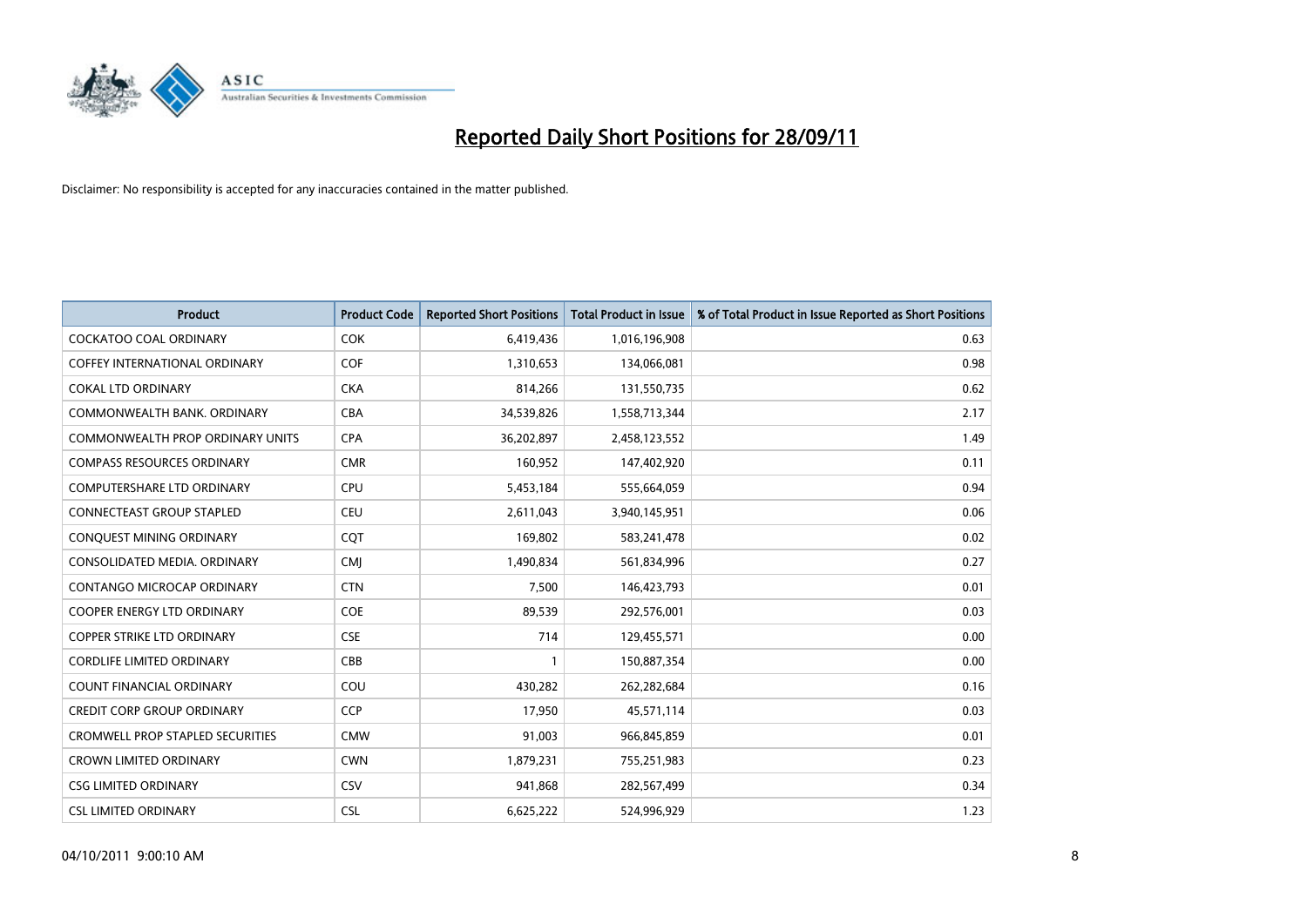

| <b>Product</b>                     | <b>Product Code</b> | <b>Reported Short Positions</b> | <b>Total Product in Issue</b> | % of Total Product in Issue Reported as Short Positions |
|------------------------------------|---------------------|---------------------------------|-------------------------------|---------------------------------------------------------|
| <b>CSR LIMITED ORDINARY</b>        | <b>CSR</b>          | 24,343,902                      | 506,000,315                   | 4.80                                                    |
| <b>CUDECO LIMITED ORDINARY</b>     | CDU                 | 1,734,858                       | 138,649,865                   | 1.25                                                    |
| DART ENERGY LTD ORDINARY           | <b>DTE</b>          | 5,630,366                       | 720,875,002                   | 0.78                                                    |
| DAVID JONES LIMITED ORDINARY       | <b>DJS</b>          | 54,549,278                      | 520,751,395                   | 10.50                                                   |
| DECMIL GROUP LIMITED ORDINARY      | <b>DCG</b>          | 212,501                         | 124,269,568                   | 0.17                                                    |
| DEEP YELLOW LIMITED ORDINARY       | <b>DYL</b>          | 15,876                          | 1,128,506,403                 | 0.00                                                    |
| DEVINE LIMITED ORDINARY            | <b>DVN</b>          | 1,000                           | 634,918,223                   | 0.00                                                    |
| DEXUS PROPERTY GROUP STAPLED UNITS | <b>DXS</b>          | 13,618,381                      | 4,839,024,176                 | 0.27                                                    |
| DISCOVERY METALS LTD ORDINARY      | <b>DML</b>          | 9,128,474                       | 439,128,231                   | 2.07                                                    |
| DOMINO PIZZA ENTERPR ORDINARY      | <b>DMP</b>          | 283,778                         | 69,024,674                    | 0.41                                                    |
| DOWNER EDI LIMITED ORDINARY        | <b>DOW</b>          | 7,020,246                       | 429,100,296                   | 1.61                                                    |
| DRAGON MINING LTD ORDINARY         | <b>DRA</b>          | 9,740                           | 75,170,613                    | 0.01                                                    |
| DUET GROUP STAPLED US PROHIBIT.    | <b>DUE</b>          | 6,796,922                       | 1,091,628,341                 | 0.62                                                    |
| DULUXGROUP LIMITED ORDINARY        | <b>DLX</b>          | 11,412,190                      | 367,456,259                   | 3.11                                                    |
| <b>EASTERN STAR GAS ORDINARY</b>   | ESG                 | 30,596,051                      | 992,317,041                   | 3.08                                                    |
| ECHO ENTERTAINMENT ORDINARY        | <b>EGP</b>          | 1,245,926                       | 688,019,737                   | 0.18                                                    |
| ELDERS LIMITED ORDINARY            | <b>ELD</b>          | 21,244,989                      | 448,598,480                   | 4.73                                                    |
| ELDORADO GOLD CORP CDI 1:1         | EAU                 | 36,751                          | 11,658,431                    | 0.33                                                    |
| ELEMENTAL MINERALS ORDINARY        | <b>ELM</b>          | 370,667                         | 222,281,109                   | 0.16                                                    |
| ELEMENTOS LIMITED ORDINARY         | <b>ELT</b>          | 16                              | 77,068,979                    | 0.00                                                    |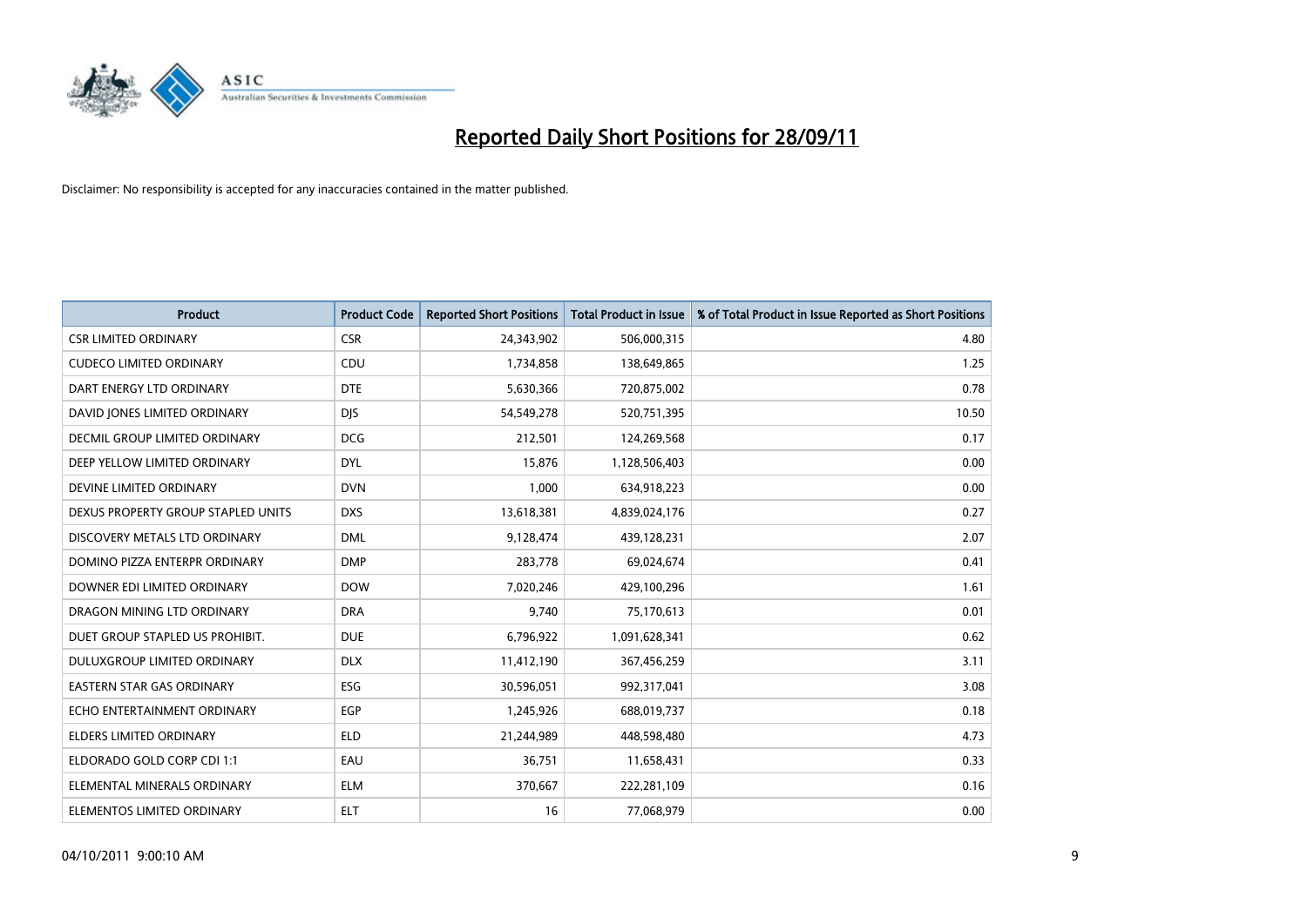

| <b>Product</b>                        | <b>Product Code</b> | <b>Reported Short Positions</b> | <b>Total Product in Issue</b> | % of Total Product in Issue Reported as Short Positions |
|---------------------------------------|---------------------|---------------------------------|-------------------------------|---------------------------------------------------------|
| ELIXIR PETROLEUM LTD ORDINARY         | <b>EXR</b>          | 324,400                         | 188,988,472                   | 0.17                                                    |
| <b>EMECO HOLDINGS ORDINARY</b>        | <b>EHL</b>          | 2,554,135                       | 631,237,586                   | 0.41                                                    |
| <b>ENERGY RESOURCES ORDINARY 'A'</b>  | <b>ERA</b>          | 5,550,862                       | 190,737,934                   | 2.93                                                    |
| ENERGY WORLD CORPOR. ORDINARY         | <b>EWC</b>          | 23,347,248                      | 1,734,166,672                 | 1.35                                                    |
| <b>ENTEK ENERGY LTD ORDINARY</b>      | ETE                 | 489,903                         | 510,657,387                   | 0.10                                                    |
| <b>ENTELLECT LIMITED ORDINARY</b>     | ESN                 | 464.050                         | 985,337,932                   | 0.05                                                    |
| ENVESTRA LIMITED ORDINARY             | <b>ENV</b>          | 1,131,083                       | 1,468,560,201                 | 0.06                                                    |
| EXCO RESOURCES LTD ORDINARY           | EXS                 | 222,007                         | 351,544,187                   | 0.06                                                    |
| <b>EXTRACT RESOURCES ORDINARY</b>     | <b>EXT</b>          | 509,487                         | 251,159,163                   | 0.19                                                    |
| FAIRFAX MEDIA LTD ORDINARY            | <b>FXI</b>          | 312,393,634                     | 2,351,955,725                 | 13.27                                                   |
| FANTASTIC HOLDINGS ORDINARY           | <b>FAN</b>          | 1,220                           | 102,739,538                   | 0.00                                                    |
| <b>FAR LTD ORDINARY</b>               | <b>FAR</b>          | 21,000,000                      | 1,245,401,164                 | 1.69                                                    |
| FERRAUS LIMITED ORDINARY              | <b>FRS</b>          | 370                             | 408,884,504                   | 0.00                                                    |
| FISHER & PAYKEL APP. ORDINARY         | <b>FPA</b>          | 80,298                          | 724,235,162                   | 0.01                                                    |
| FKP PROPERTY GROUP STAPLED SECURITIES | <b>FKP</b>          | 27,280,212                      | 1,185,077,223                 | 2.28                                                    |
| FLEETWOOD CORP ORDINARY               | <b>FWD</b>          | 403,406                         | 58,122,158                    | 0.68                                                    |
| FLETCHER BUILDING ORDINARY            | <b>FBU</b>          | 9,208,009                       | 678,573,570                   | 1.34                                                    |
| FLEXIGROUP LIMITED ORDINARY           | <b>FXL</b>          | 82,613                          | 277,862,586                   | 0.03                                                    |
| FLIGHT CENTRE ORDINARY                | <b>FLT</b>          | 4,943,578                       | 99,974,920                    | 4.94                                                    |
| FLINDERS MINES LTD ORDINARY           | <b>FMS</b>          | 21,609,758                      | 1,821,039,571                 | 1.18                                                    |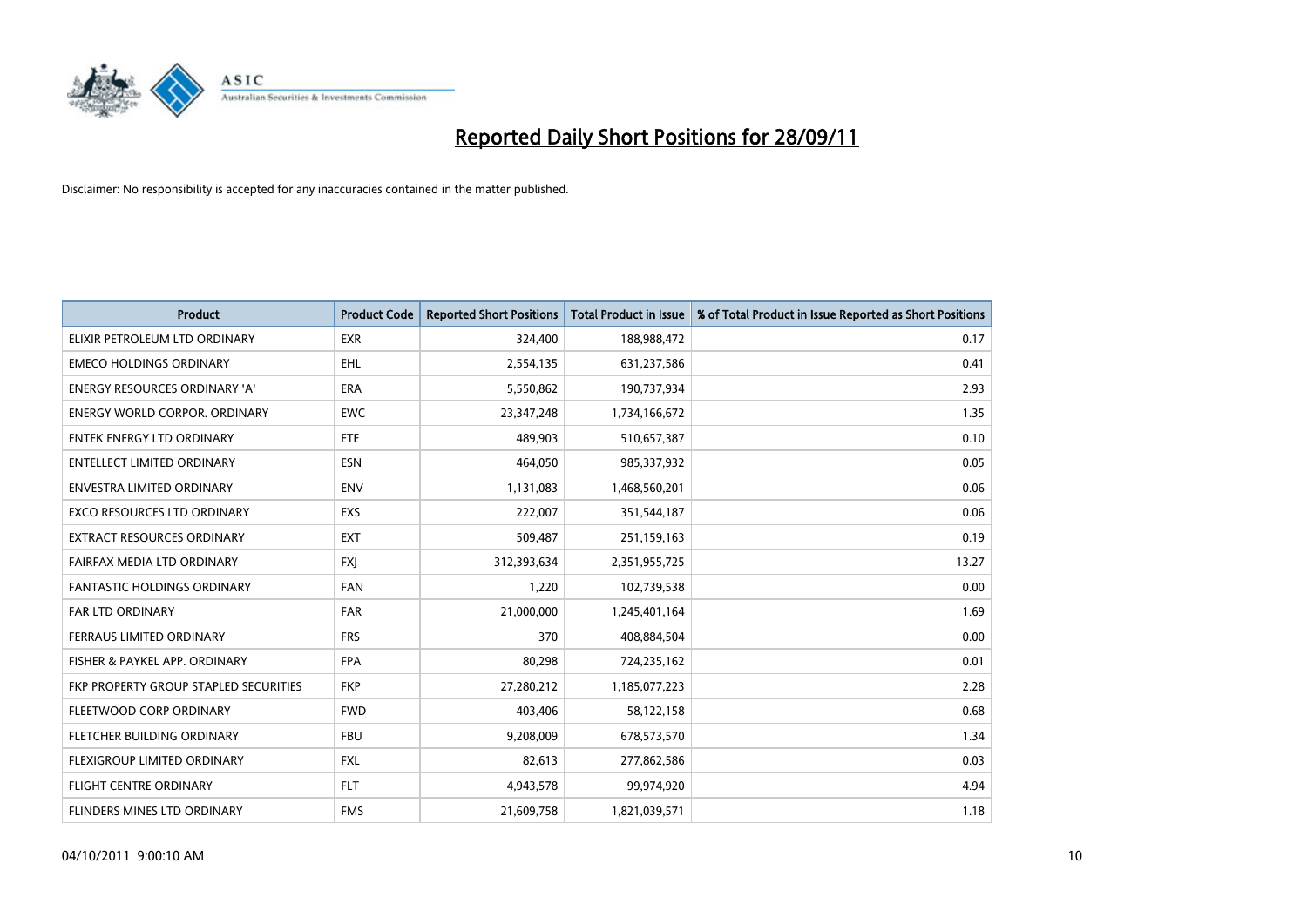

| <b>Product</b>                            | <b>Product Code</b> | <b>Reported Short Positions</b> | <b>Total Product in Issue</b> | % of Total Product in Issue Reported as Short Positions |
|-------------------------------------------|---------------------|---------------------------------|-------------------------------|---------------------------------------------------------|
| <b>FOCUS MINERALS LTD ORDINARY</b>        | <b>FML</b>          | 8,275,948                       | 4,263,534,602                 | 0.19                                                    |
| FORGE GROUP LIMITED ORDINARY              | FGE                 | 126,005                         | 83,429,014                    | 0.14                                                    |
| <b>FORTE ENERGY NL ORDINARY</b>           | <b>FTE</b>          | 2,667,039                       | 695,589,311                   | 0.38                                                    |
| FORTESCUE METALS GRP ORDINARY             | <b>FMG</b>          | 56,723,643                      | 3,113,798,659                 | 1.78                                                    |
| <b>FOSTER'S GROUP ORDINARY</b>            | FGL                 | 9,568,194                       | 1,940,894,542                 | 0.46                                                    |
| FTD CORPORATION ORDINARY                  | <b>FTD</b>          | 8,088                           | 36,474,593                    | 0.02                                                    |
| FUNTASTIC LIMITED ORDINARY                | <b>FUN</b>          | 322,528                         | 340,997,682                   | 0.09                                                    |
| <b>G.U.D. HOLDINGS ORDINARY</b>           | GUD                 | 495,388                         | 70,107,387                    | 0.70                                                    |
| <b>GALAXY RESOURCES ORDINARY</b>          | GXY                 | 3,021,970                       | 323,327,000                   | 0.93                                                    |
| <b>GEODYNAMICS LIMITED ORDINARY</b>       | GDY                 | 127,382                         | 337,084,174                   | 0.04                                                    |
| <b>GINDALBIE METALS LTD ORDINARY</b>      | <b>GBG</b>          | 28,081,358                      | 1,135,565,349                 | 2.46                                                    |
| <b>GLOBAL MINING ORDINARY</b>             | <b>GMI</b>          | 8,951                           | 184,894,556                   | 0.00                                                    |
| <b>GLOUCESTER COAL ORDINARY</b>           | GCL                 | 1,462,719                       | 202,905,967                   | 0.73                                                    |
| <b>GME RESOURCES LTD ORDINARY</b>         | <b>GME</b>          | 800                             | 322,635,902                   | 0.00                                                    |
| <b>GOLD ONE INT LTD ORDINARY</b>          | GDO                 | 999,635                         | 809,004,292                   | 0.12                                                    |
| <b>GOLDEN WEST RESOURCE ORDINARY</b>      | <b>GWR</b>          | 1,617                           | 192,082,567                   | 0.00                                                    |
| <b>GOODMAN FIELDER, ORDINARY</b>          | <b>GFF</b>          | 49,603,103                      | 1,380,386,438                 | 3.57                                                    |
| <b>GOODMAN GROUP STAPLED US PROHIBIT.</b> | <b>GMG</b>          | 32,498,115                      | 7,394,607,411                 | 0.42                                                    |
| <b>GPT GROUP STAPLED SEC.</b>             | GPT                 | 19,258,621                      | 1,838,622,151                 | 1.02                                                    |
| <b>GRAINCORP LIMITED A CLASS ORDINARY</b> | <b>GNC</b>          | 1,322,999                       | 198,318,900                   | 0.66                                                    |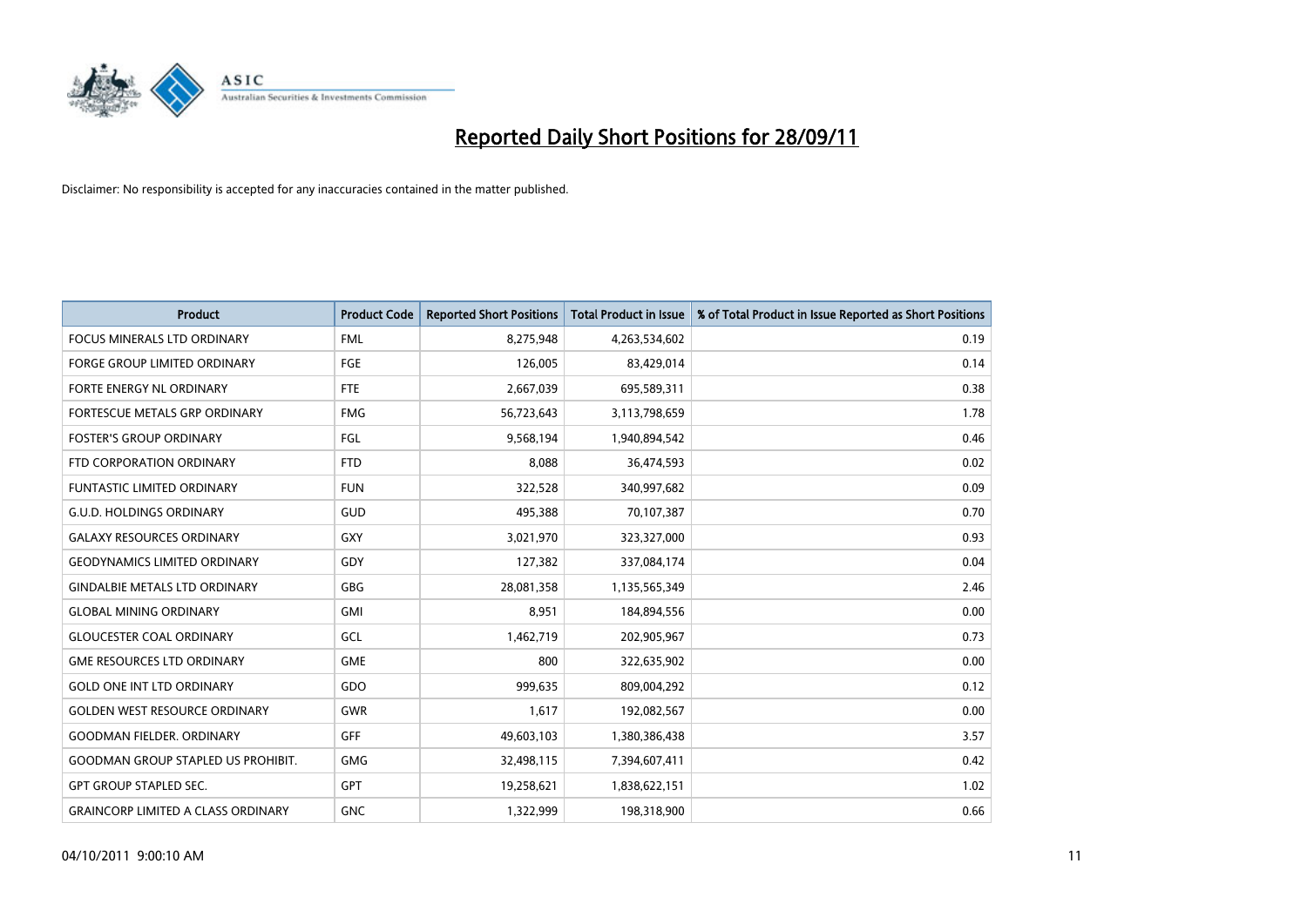

| <b>Product</b>                        | <b>Product Code</b> | <b>Reported Short Positions</b> | <b>Total Product in Issue</b> | % of Total Product in Issue Reported as Short Positions |
|---------------------------------------|---------------------|---------------------------------|-------------------------------|---------------------------------------------------------|
| <b>GRANGE RESOURCES, ORDINARY</b>     | <b>GRR</b>          | 1,347,598                       | 1,153,937,134                 | 0.11                                                    |
| <b>GREENCAP LIMITED ORDINARY</b>      | GCG                 |                                 | 262,515,385                   | 0.00                                                    |
| <b>GREENLAND MIN EN LTD ORDINARY</b>  | GGG                 | 2,365,186                       | 410,407,582                   | 0.55                                                    |
| <b>GRYPHON MINERALS LTD ORDINARY</b>  | GRY                 | 2,019,684                       | 299,922,058                   | 0.65                                                    |
| <b>GUILDFORD COAL LTD ORDINARY</b>    | <b>GUF</b>          | 2,168,809                       | 219,654,168                   | 1.00                                                    |
| <b>GUINNESS PEAT GROUP. CDI 1:1</b>   | <b>GPG</b>          | 47.054                          | 263,854,286                   | 0.02                                                    |
| <b>GUNNS LIMITED ORDINARY</b>         | <b>GNS</b>          | 53,198,364                      | 848,401,559                   | 6.29                                                    |
| <b>GWA GROUP LTD ORDINARY</b>         | <b>GWA</b>          | 9,214,851                       | 301,525,014                   | 3.06                                                    |
| HARVEY NORMAN ORDINARY                | <b>HVN</b>          | 61,561,501                      | 1,062,316,784                 | 5.83                                                    |
| <b>HASTIE GROUP LIMITED ORDINARY</b>  | <b>HST</b>          | 3,066,498                       | 1,369,040,011                 | 0.22                                                    |
| HASTINGS DIVERSIFIED STAPLED SECURITY | <b>HDF</b>          | 3,547,922                       | 530,001,072                   | 0.67                                                    |
| HEARTWARE INT INC CDI 35:1            | <b>HIN</b>          | 272,008                         | 48,598,550                    | 0.56                                                    |
| <b>HENDERSON GROUP CDI 1:1</b>        | <b>HGG</b>          | 10,131,031                      | 634,945,708                   | 1.59                                                    |
| HFA HOLDINGS LIMITED ORDINARY         | <b>HFA</b>          | 368,769                         | 117,332,831                   | 0.31                                                    |
| <b>HIGHLANDS PACIFIC ORDINARY</b>     | <b>HIG</b>          | 2,596,439                       | 686,082,148                   | 0.38                                                    |
| HILLGROVE RES LTD ORDINARY            | <b>HGO</b>          | 2,136,076                       | 793,698,575                   | 0.27                                                    |
| HILLS HOLDINGS LTD ORDINARY           | <b>HIL</b>          | 4,988,196                       | 249,139,016                   | 2.00                                                    |
| HORIZON OIL LIMITED ORDINARY          | <b>HZN</b>          | 15,580,781                      | 1,130,811,515                 | 1.38                                                    |
| HUNNU COAL LIMITED ORDINARY           | <b>HUN</b>          | 108,891                         | 218,565,002                   | 0.05                                                    |
| <b>IINET LIMITED ORDINARY</b>         | <b>IIN</b>          | 1,317,968                       | 152,169,119                   | 0.87                                                    |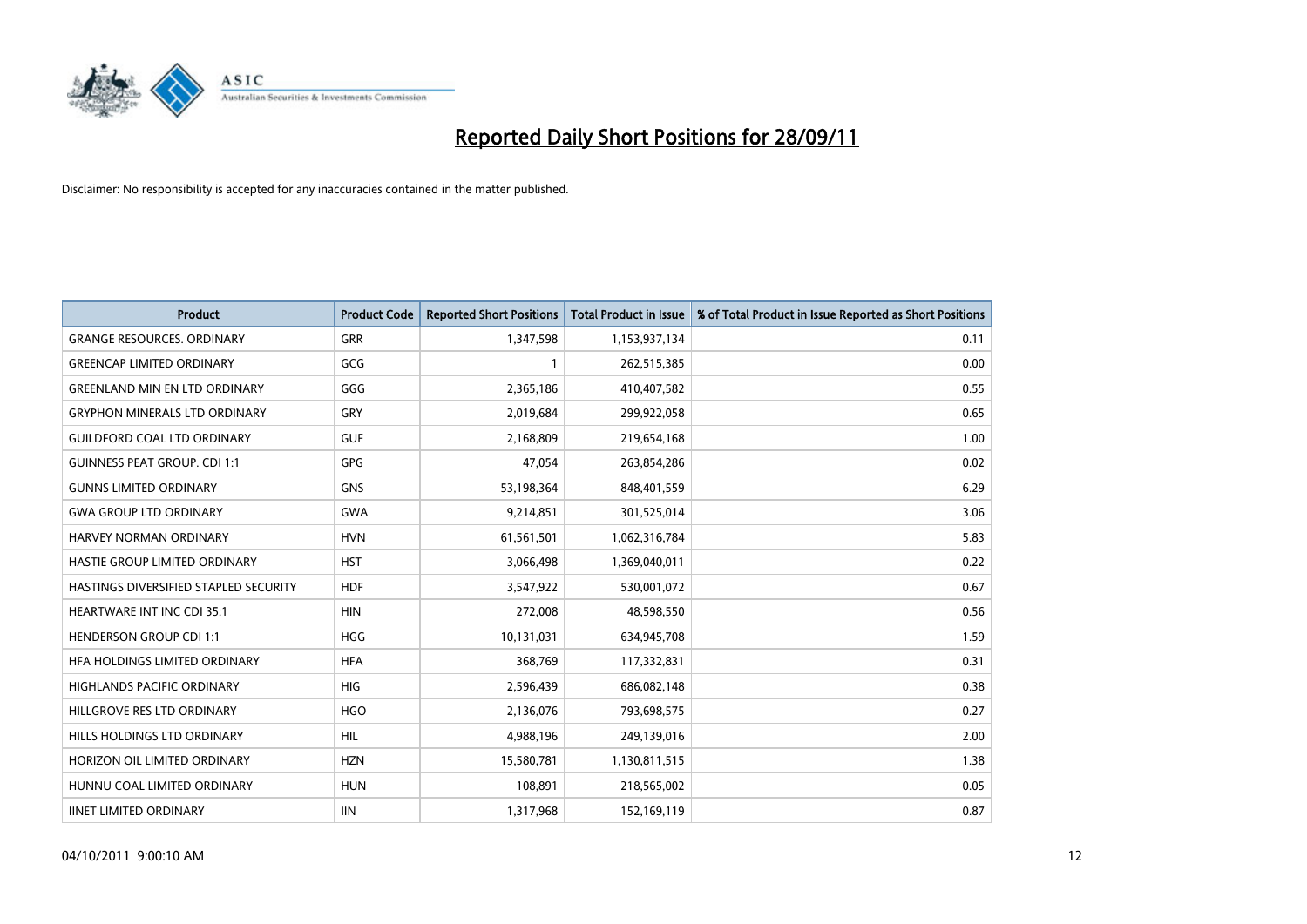

| <b>Product</b>                                | <b>Product Code</b> | <b>Reported Short Positions</b> | <b>Total Product in Issue</b> | % of Total Product in Issue Reported as Short Positions |
|-----------------------------------------------|---------------------|---------------------------------|-------------------------------|---------------------------------------------------------|
| <b>ILUKA RESOURCES ORDINARY</b>               | ILU                 | 6,155,842                       | 418,700,517                   | 1.45                                                    |
| <b>IMDEX LIMITED ORDINARY</b>                 | <b>IMD</b>          | 84,519                          | 203,405,935                   | 0.03                                                    |
| IMF (AUSTRALIA) LTD ORDINARY                  | <b>IMF</b>          | 353,657                         | 123,828,193                   | 0.28                                                    |
| IMX RESOURCES LTD ORDINARY                    | <b>IXR</b>          | 20,000                          | 262,612,803                   | 0.01                                                    |
| <b>INCITEC PIVOT ORDINARY</b>                 | IPL                 | 1,651,924                       | 1,628,730,107                 | 0.09                                                    |
| <b>INDEPENDENCE GROUP ORDINARY</b>            | <b>IGO</b>          | 3,875,013                       | 202,907,135                   | 1.91                                                    |
| <b>INDOPHIL RESOURCES ORDINARY</b>            | <b>IRN</b>          | 1,403,356                       | 995,437,860                   | 0.14                                                    |
| <b>INDUSTREA LIMITED ORDINARY</b>             | IDL                 | 1,652,770                       | 364,733,566                   | 0.45                                                    |
| INFIGEN ENERGY STAPLED SECURITIES             | <b>IFN</b>          | 6,388,077                       | 762,265,972                   | 0.86                                                    |
| ING RE COM GROUP STAPLED SECURITIES           | ILF.                | 3,583                           | 441,029,194                   | 0.00                                                    |
| <b>INSURANCE AUSTRALIA ORDINARY</b>           | IAG                 | 14,459,017                      | 2,079,034,021                 | 0.67                                                    |
| INT GOLDFIELDS LTD ORDINARY                   | <b>IGS</b>          | 8,042,682                       | 571,520,386                   | 1.41                                                    |
| <b>INTEGRA MINING LTD, ORDINARY</b>           | <b>IGR</b>          | 5,071,964                       | 843,743,881                   | 0.59                                                    |
| <b>INTREPID MINES ORDINARY</b>                | <b>IAU</b>          | 2,415,797                       | 522,374,199                   | 0.45                                                    |
| <b>INVESTA OFFICE FUND STAPLED SECURITIES</b> | <b>IOF</b>          | 10,298,337                      | 2,729,071,212                 | 0.37                                                    |
| <b>INVOCARE LIMITED ORDINARY</b>              | <b>IVC</b>          | 1,466,395                       | 107,912,897                   | 1.36                                                    |
| ION LIMITED ORDINARY                          | <b>ION</b>          | 164,453                         | 256,365,105                   | 0.06                                                    |
| <b>IOOF HOLDINGS LTD ORDINARY</b>             | IFL.                | 908,418                         | 229,794,395                   | 0.39                                                    |
| <b>IRESS MARKET TECH. ORDINARY</b>            | <b>IRE</b>          | 950,041                         | 127,036,010                   | 0.74                                                    |
| <b>IRON ORE HOLDINGS ORDINARY</b>             | <b>IOH</b>          | 66,946                          | 166,087,005                   | 0.04                                                    |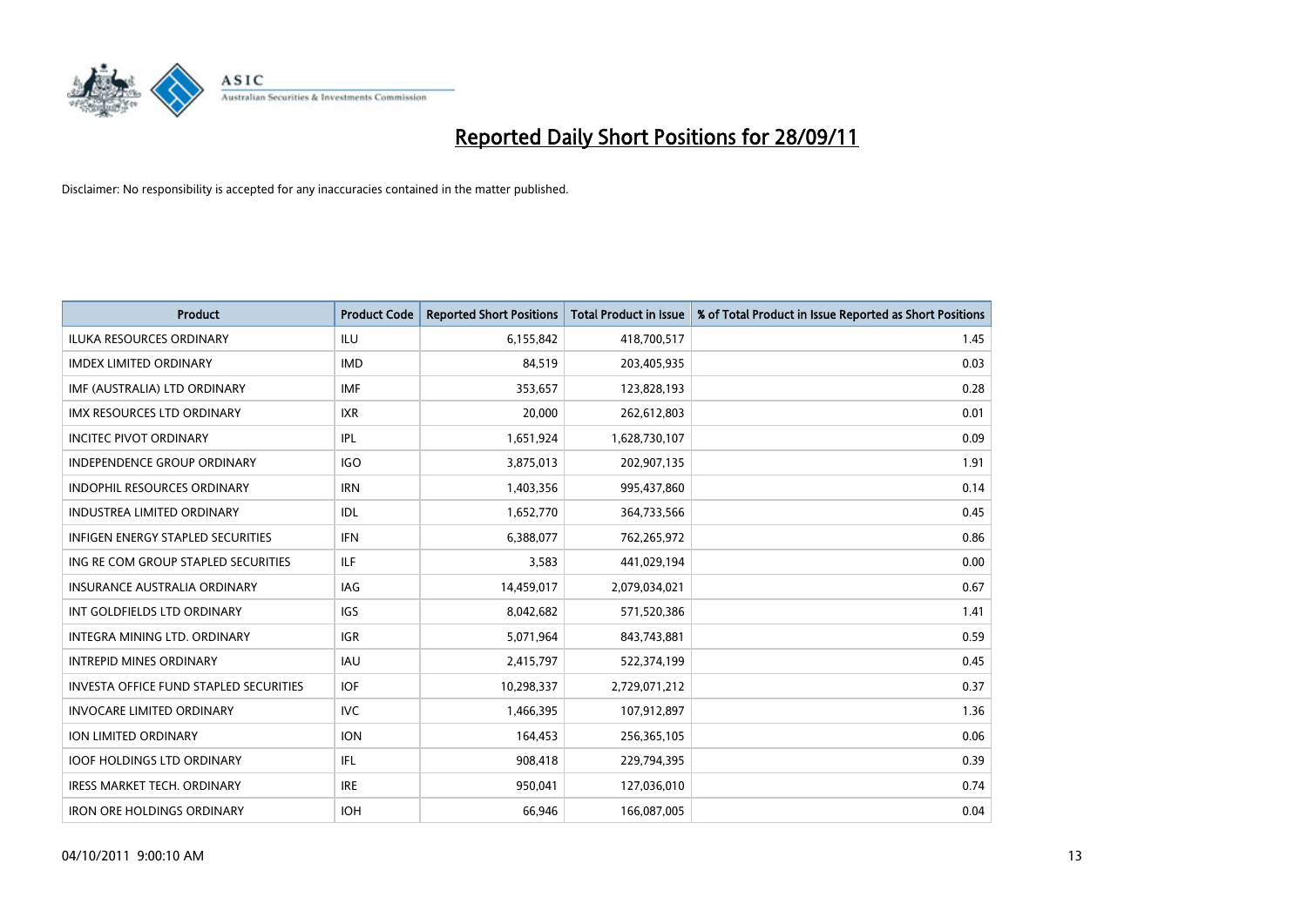

| <b>Product</b>                            | <b>Product Code</b> | <b>Reported Short Positions</b> | <b>Total Product in Issue</b> | % of Total Product in Issue Reported as Short Positions |
|-------------------------------------------|---------------------|---------------------------------|-------------------------------|---------------------------------------------------------|
| ISHARES GLOBAL 100 CDI 1:1                | 100                 | 33,310                          | 10,600,000                    | 0.31                                                    |
| ISHARES MSCI AUS 200 ISHARES MSCI AUS 200 | IOZ                 | 74,180                          | 2,400,836                     | 3.09                                                    |
| ISHARES MSCI EM MKTS CDI 1:1              | IEM                 | 18,083                          | 425,700,000                   | 0.00                                                    |
| ISHARES S&P HIGH DIV ISHARES S&P HIGH DIV | <b>IHD</b>          | 77,839                          | 2,300,931                     | 3.38                                                    |
| ISHARES SMALL ORDS ISHARES SMALL ORDS     | <b>ISO</b>          | 423,528                         | 3,901,916                     | 10.85                                                   |
| <b>IVANHOE AUSTRALIA ORDINARY</b>         | <b>IVA</b>          | 931,978                         | 483,217,985                   | 0.19                                                    |
| JAMES HARDIE INDUST CHESS DEPOSITARY INT  | <b>IHX</b>          | 27,277,456                      | 438,071,648                   | 6.19                                                    |
| <b>JAMESON RESOURCES ORDINARY</b>         | <b>JAL</b>          | 1,600,000                       | 95,828,865                    | 1.67                                                    |
| <b>JB HI-FI LIMITED ORDINARY</b>          | <b>IBH</b>          | 18,431,219                      | 98,756,791                    | 18.63                                                   |
| <b>JUPITER MINES ORDINARY</b>             | <b>IMS</b>          | 56,618                          | 1,561,235,037                 | 0.00                                                    |
| KAGARA LTD ORDINARY                       | KZL                 | 12,701,456                      | 718,068,836                   | 1.76                                                    |
| KAROON GAS AUSTRALIA ORDINARY             | <b>KAR</b>          | 4,163,815                       | 221,420,769                   | 1.87                                                    |
| KATHMANDU HOLD LTD ORDINARY               | <b>KMD</b>          | 2,167,068                       | 200,000,000                   | 1.08                                                    |
| <b>KEYBRIDGE CAPITAL ORDINARY</b>         | <b>KBC</b>          | 7,999                           | 172,070,564                   | 0.00                                                    |
| KIMBERLEY METALS LTD ORDINARY             | <b>KBL</b>          | 1,820                           | 164,752,978                   | 0.00                                                    |
| KINGSGATE CONSOLID. ORDINARY              | <b>KCN</b>          | 2,059,486                       | 138,920,190                   | 1.49                                                    |
| KINGSROSE MINING LTD ORDINARY             | <b>KRM</b>          | 791,153                         | 267,123,726                   | 0.29                                                    |
| LEIGHTON HOLDINGS ORDINARY                | LEI                 | 12,617,222                      | 336,515,596                   | 3.72                                                    |
| LEND LEASE GROUP UNIT/ORD STAPLED         | LLC                 | 2,586,791                       | 570,915,669                   | 0.44                                                    |
| LINC ENERGY LTD ORDINARY                  | <b>LNC</b>          | 6,887,706                       | 503,418,900                   | 1.34                                                    |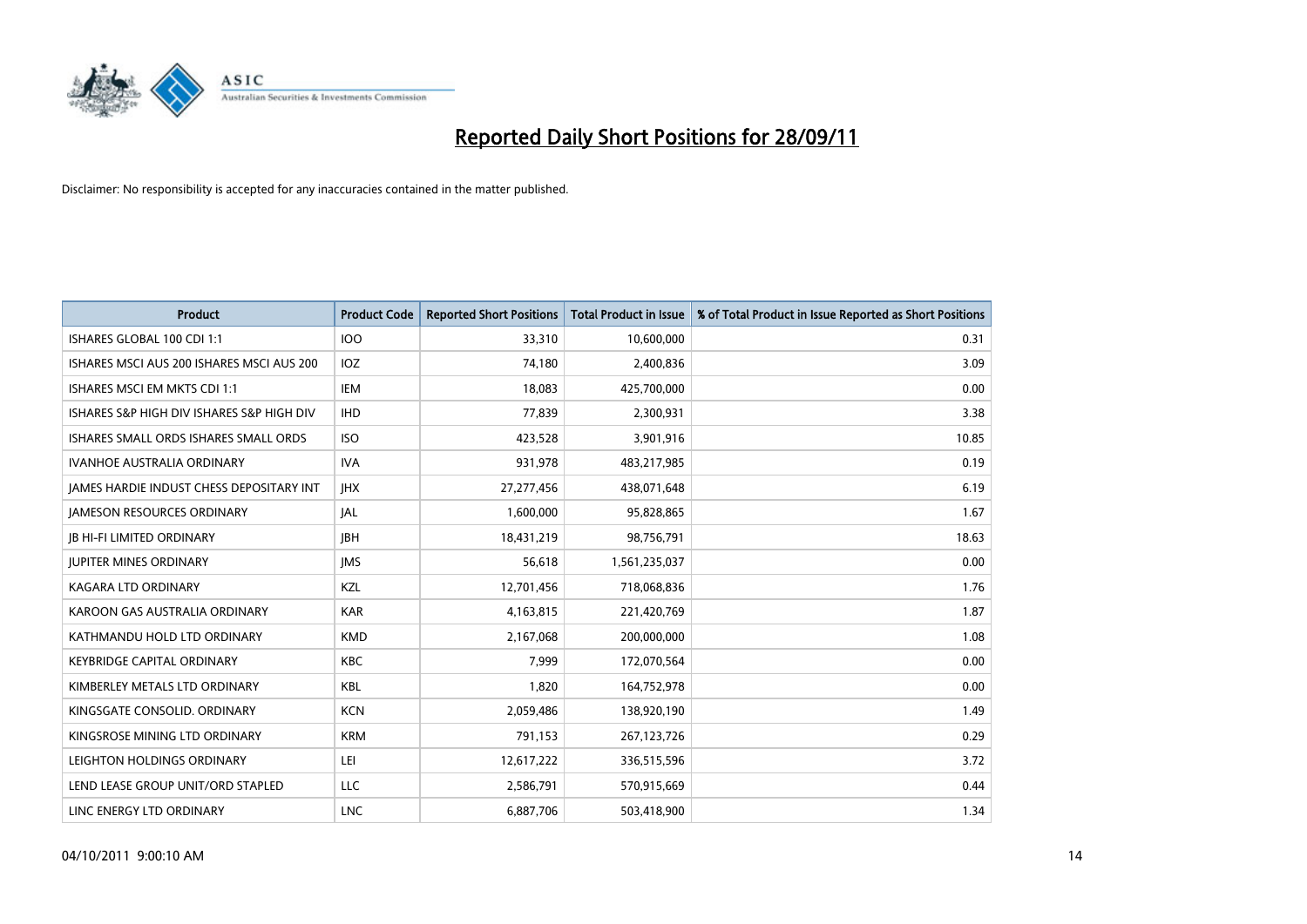

| <b>Product</b>                        | <b>Product Code</b> | <b>Reported Short Positions</b> | <b>Total Product in Issue</b> | % of Total Product in Issue Reported as Short Positions |
|---------------------------------------|---------------------|---------------------------------|-------------------------------|---------------------------------------------------------|
| LIQUEFIED NATURAL ORDINARY            | <b>LNG</b>          | 370,140                         | 267,699,015                   | 0.14                                                    |
| LYNAS CORPORATION ORDINARY            | <b>LYC</b>          | 82,183,333                      | 1,713,846,913                 | 4.81                                                    |
| M2 TELECOMMUNICATION ORDINARY         | <b>MTU</b>          | 145,088                         | 123,731,285                   | 0.10                                                    |
| MACA LIMITED ORDINARY                 | <b>MLD</b>          | 24,216                          | 150,000,000                   | 0.02                                                    |
| MACARTHUR COAL ORDINARY               | <b>MCC</b>          | 844,690                         | 302,092,343                   | 0.27                                                    |
| <b>MACMAHON HOLDINGS ORDINARY</b>     | <b>MAH</b>          | 5,729,074                       | 738,631,705                   | 0.79                                                    |
| MACO ATLAS ROADS GRP ORDINARY STAPLED | <b>MOA</b>          | 12,007,728                      | 464,279,594                   | 2.59                                                    |
| MACQUARIE GROUP LTD ORDINARY          | <b>MOG</b>          | 4,320,937                       | 348,285,032                   | 1.20                                                    |
| MAP GROUP STAPLED US PROHIBIT.        | <b>MAP</b>          | 5,641,804                       | 1,861,210,782                 | 0.29                                                    |
| MARENGO MINING ORDINARY               | <b>MGO</b>          | 211,448                         | 1,002,399,863                 | 0.02                                                    |
| MATRIX C & E LTD ORDINARY             | <b>MCE</b>          | 405,029                         | 77,081,507                    | 0.52                                                    |
| MCMILLAN SHAKESPEARE ORDINARY         | <b>MMS</b>          | 43,680                          | 68,305,227                    | 0.04                                                    |
| MCPHERSON'S LTD ORDINARY              | <b>MCP</b>          | 217,402                         | 72,401,758                    | 0.30                                                    |
| MEDUSA MINING LTD ORDINARY            | <b>MML</b>          | 1,507,675                       | 188,827,911                   | 0.80                                                    |
| MELBOURNE IT LIMITED ORDINARY         | <b>MLB</b>          | 154,136                         | 80,662,621                    | 0.19                                                    |
| MEO AUSTRALIA LTD ORDINARY            | <b>MEO</b>          | 1,105,969                       | 539,913,260                   | 0.21                                                    |
| MERMAID MARINE ORDINARY               | <b>MRM</b>          | 1,784,622                       | 217,595,899                   | 0.82                                                    |
| MESOBLAST LIMITED ORDINARY            | <b>MSB</b>          | 5,570,094                       | 280,425,258                   | 1.97                                                    |
| METALS X LIMITED ORDINARY             | <b>MLX</b>          | 326,940                         | 1,348,673,470                 | 0.03                                                    |
| METCASH LIMITED ORDINARY              | <b>MTS</b>          | 32,878,041                      | 770,720,699                   | 4.26                                                    |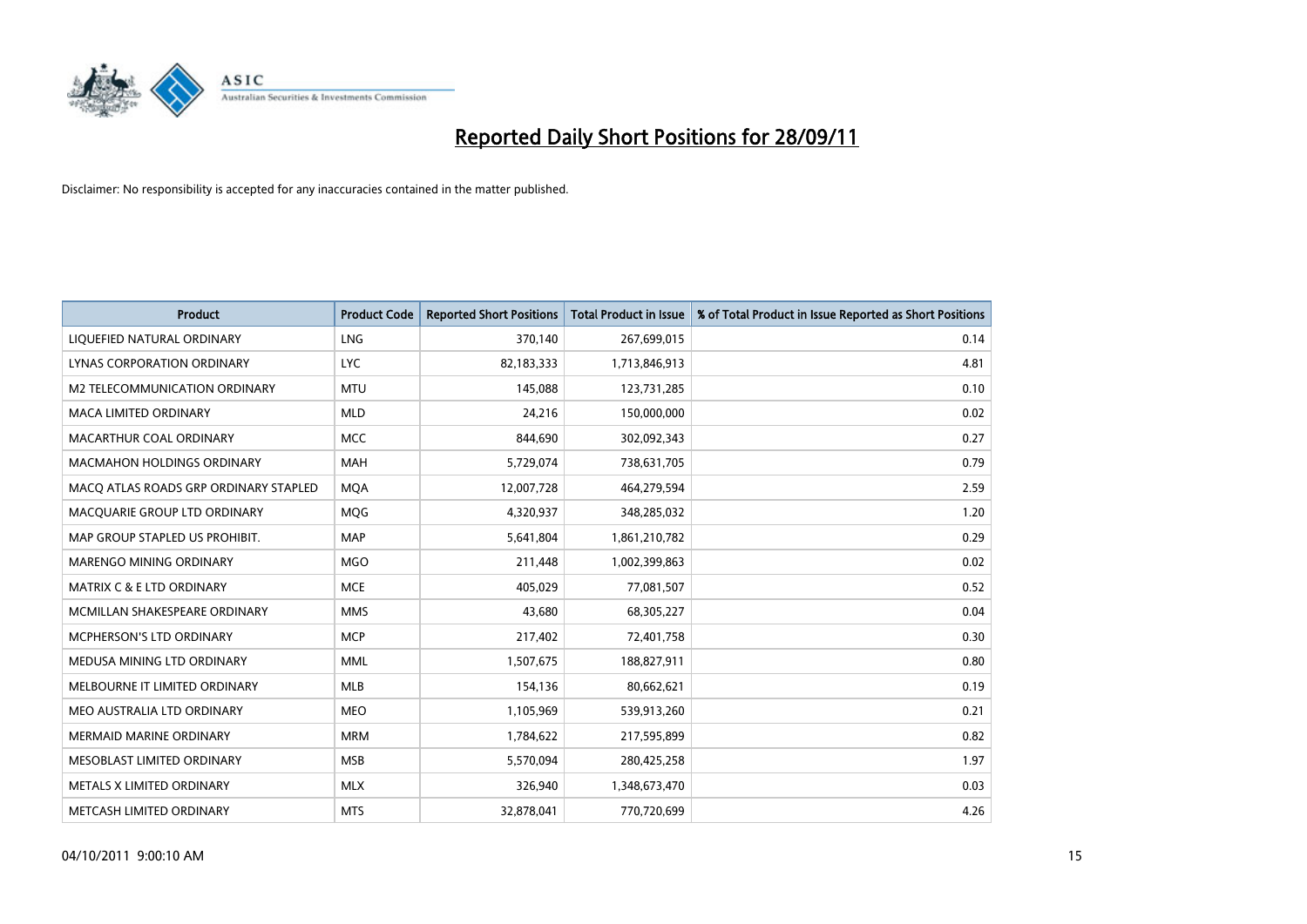

| <b>Product</b>                  | <b>Product Code</b> | <b>Reported Short Positions</b> | <b>Total Product in Issue</b> | % of Total Product in Issue Reported as Short Positions |
|---------------------------------|---------------------|---------------------------------|-------------------------------|---------------------------------------------------------|
| METGASCO LIMITED ORDINARY       | <b>MEL</b>          | 235,435                         | 337,396,221                   | 0.07                                                    |
| METMINCO LIMITED ORDINARY       | <b>MNC</b>          | 1,424,901                       | 1,462,616,146                 | 0.10                                                    |
| METROCOAL LIMITED ORDINARY      | <b>MTE</b>          | 300,000                         | 101,973,663                   | 0.29                                                    |
| MHM METALS LIMITED ORDINARY     | <b>MHM</b>          | 127,125                         | 102,252,570                   | 0.13                                                    |
| MICLYN EXP OFFSHR ORDINARY      | <b>MIO</b>          | 227,470                         | 274,618,684                   | 0.09                                                    |
| MINARA RESOURCES ORDINARY       | <b>MRE</b>          | 2,974,175                       | 1,169,424,487                 | 0.26                                                    |
| MINCOR RESOURCES NL ORDINARY    | <b>MCR</b>          | 1,483,625                       | 197,740,804                   | 0.73                                                    |
| MINEMAKERS LIMITED ORDINARY     | <b>MAK</b>          | 44,227                          | 227,003,950                   | 0.02                                                    |
| MINERAL DEPOSITS ORDINARY       | <b>MDL</b>          | 514,488                         | 83,538,786                    | 0.60                                                    |
| MINERAL RESOURCES, ORDINARY     | <b>MIN</b>          | 1,017,528                       | 183,884,367                   | 0.53                                                    |
| MIRABELA NICKEL LTD ORDINARY    | <b>MBN</b>          | 18,018,555                      | 491,781,237                   | 3.65                                                    |
| MIRVAC GROUP STAPLED SECURITIES | <b>MGR</b>          | 32,709,606                      | 3,416,924,188                 | 0.94                                                    |
| MOLOPO ENERGY LTD ORDINARY      | <b>MPO</b>          | 1,727,868                       | 245,579,810                   | 0.70                                                    |
| MONADELPHOUS GROUP ORDINARY     | <b>MND</b>          | 1,229,995                       | 88,651,827                    | 1.38                                                    |
| MORTGAGE CHOICE LTD ORDINARY    | <b>MOC</b>          | 183,749                         | 119,948,255                   | 0.15                                                    |
| MOUNT GIBSON IRON ORDINARY      | <b>MGX</b>          | 14,006,379                      | 1,082,570,693                 | 1.28                                                    |
| MSF SUGAR LIMITED ORDINARY      | <b>MSF</b>          | 9,900                           | 69,248,422                    | 0.01                                                    |
| MULTIPLEX SITES SITES           | <b>MXUPA</b>        | 22                              | 4,500,000                     | 0.00                                                    |
| MURCHISON METALS LTD ORDINARY   | <b>MMX</b>          | 15,748,898                      | 437,354,555                   | 3.59                                                    |
| MYER HOLDINGS LTD ORDINARY      | <b>MYR</b>          | 54,124,485                      | 583,274,551                   | 9.26                                                    |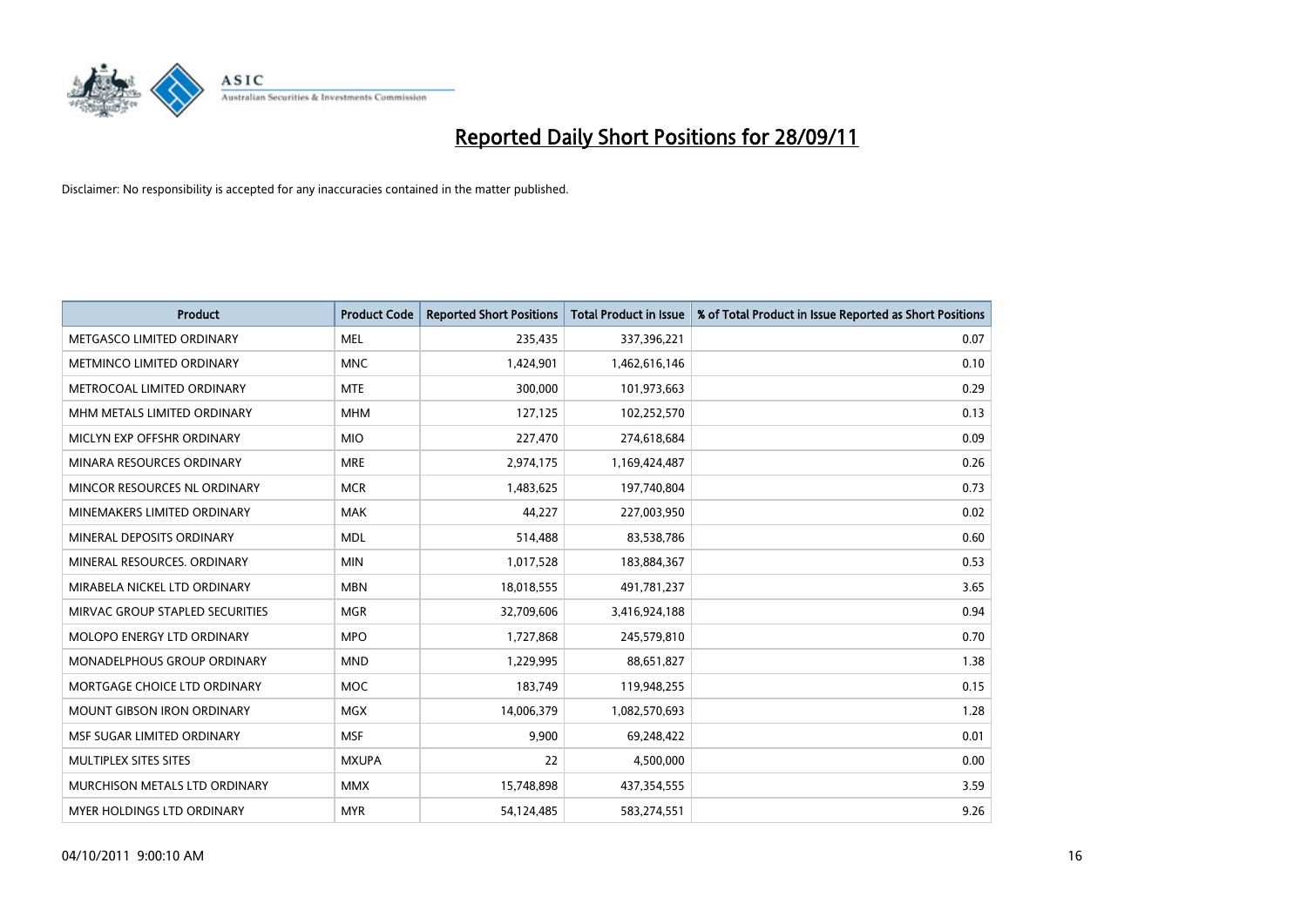

| <b>Product</b>                  | <b>Product Code</b> | <b>Reported Short Positions</b> | <b>Total Product in Issue</b> | % of Total Product in Issue Reported as Short Positions |
|---------------------------------|---------------------|---------------------------------|-------------------------------|---------------------------------------------------------|
| <b>MYSTATE LIMITED ORDINARY</b> | <b>MYS</b>          | 49,107                          | 67,463,454                    | 0.07                                                    |
| NATIONAL AUST. BANK ORDINARY    | <b>NAB</b>          | 24,686,996                      | 2,201,147,145                 | 1.07                                                    |
| NATURAL FUEL LIMITED ORDINARY   | <b>NFL</b>          | 1                               | 1,121,912                     | 0.00                                                    |
| NAVITAS LIMITED ORDINARY        | <b>NVT</b>          | 2,442,762                       | 375,318,628                   | 0.64                                                    |
| NEPTUNE MARINE ORDINARY         | <b>NMS</b>          | 182,253                         | 1,748,545,632                 | 0.01                                                    |
| NEW HOPE CORPORATION ORDINARY   | <b>NHC</b>          | 309,523                         | 830,230,549                   | 0.03                                                    |
| NEWCREST MINING ORDINARY        | <b>NCM</b>          | 2,598,593                       | 765,000,000                   | 0.30                                                    |
| NEWS CORP A NON-VOTING CDI      | <b>NWSLV</b>        | 3,927,245                       | 1,764,667,913                 | 0.22                                                    |
| NEWS CORP B VOTING CDI          | <b>NWS</b>          | 3,904,143                       | 798,520,953                   | 0.45                                                    |
| NEXBIS LIMITED ORDINARY         | <b>NBS</b>          | 63,733                          | 798,356,704                   | 0.01                                                    |
| NEXTDC LIMITED ORDINARY         | <b>NXT</b>          | 22,857                          | 123,533,558                   | 0.02                                                    |
| NEXUS ENERGY LIMITED ORDINARY   | <b>NXS</b>          | 4,702,960                       | 1,326,697,820                 | 0.35                                                    |
| NIB HOLDINGS LIMITED ORDINARY   | <b>NHF</b>          | 104,911                         | 466,733,110                   | 0.02                                                    |
| NIDO PETROLEUM ORDINARY         | <b>NDO</b>          | 900.328                         | 1,389,163,151                 | 0.07                                                    |
| NOBLE MINERAL RES ORDINARY      | <b>NMG</b>          | 1,803,025                       | 460,308,567                   | 0.39                                                    |
| NORTHERN IRON LTD ORDINARY      | <b>NFE</b>          | 824,502                         | 336,084,863                   | 0.24                                                    |
| NRW HOLDINGS LIMITED ORDINARY   | <b>NWH</b>          | 844,183                         | 278,888,011                   | 0.29                                                    |
| NUCOAL RESOURCES NL ORDINARY    | <b>NCR</b>          | 74,700                          | 437,193,340                   | 0.02                                                    |
| NUFARM LIMITED ORDINARY         | <b>NUF</b>          | 4,345,172                       | 261,833,005                   | 1.66                                                    |
| OAKTON LIMITED ORDINARY         | <b>OKN</b>          | 639.235                         | 93,800,235                    | 0.68                                                    |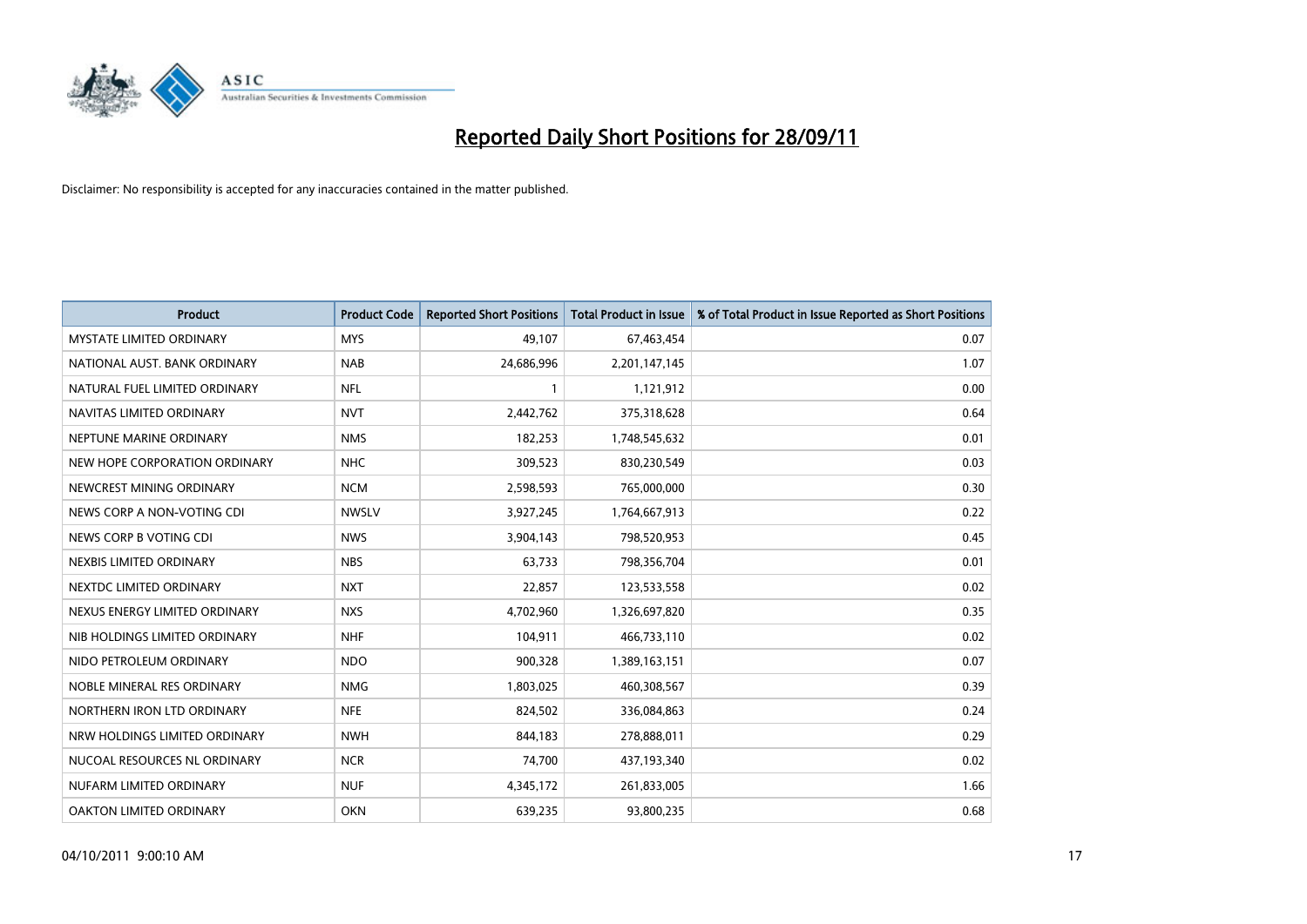

| <b>Product</b>                        | <b>Product Code</b> | <b>Reported Short Positions</b> | <b>Total Product in Issue</b> | % of Total Product in Issue Reported as Short Positions |
|---------------------------------------|---------------------|---------------------------------|-------------------------------|---------------------------------------------------------|
| OCEANAGOLD CORP. CHESS DEPOSITARY INT | <b>OGC</b>          | 1,149,841                       | 262,600,385                   | 0.43                                                    |
| OCEANIA CAPITAL LTD ORDINARY          | <b>OCP</b>          | 2,500                           | 91,921,295                    | 0.00                                                    |
| OIL SEARCH LTD ORDINARY               | OSH                 | 12,431,279                      | 1,320,648,378                 | 0.91                                                    |
| OM HOLDINGS LIMITED ORDINARY          | OMH                 | 11,212,742                      | 504,105,150                   | 2.23                                                    |
| <b>ONESTEEL LIMITED ORDINARY</b>      | <b>OST</b>          | 23,593,675                      | 1,338,106,652                 | 1.79                                                    |
| ORICA LIMITED ORDINARY                | ORI                 | 2,624,110                       | 363,966,570                   | 0.71                                                    |
| ORIGIN ENERGY ORDINARY                | <b>ORG</b>          | 3,937,391                       | 1,065,449,259                 | 0.34                                                    |
| OROCOBRE LIMITED ORDINARY             | <b>ORE</b>          | 97,109                          | 103,195,029                   | 0.09                                                    |
| OROTONGROUP LIMITED ORDINARY          | ORL                 | 75,386                          | 40,880,902                    | 0.18                                                    |
| OTTO ENERGY LIMITED ORDINARY          | <b>OEL</b>          | 109,204                         | 1,138,290,071                 | 0.01                                                    |
| OZ MINERALS ORDINARY                  | OZL                 | 8,295,230                       | 323,877,514                   | 2.56                                                    |
| PACIFIC BRANDS ORDINARY               | <b>PBG</b>          | 8,432,186                       | 931,386,248                   | 0.92                                                    |
| PALADIN ENERGY LTD ORDINARY           | <b>PDN</b>          | 25,115,283                      | 778,525,732                   | 3.24                                                    |
| PANAUST LIMITED ORDINARY              | <b>PNA</b>          | 9,825,652                       | 593,867,443                   | 1.64                                                    |
| PANORAMIC RESOURCES ORDINARY          | PAN                 | 1,251,559                       | 207,050,710                   | 0.60                                                    |
| PAPERLINX LIMITED ORDINARY            | <b>PPX</b>          | 4,268,615                       | 609,280,761                   | 0.71                                                    |
| PAPILLON RES LTD ORDINARY             | PIR                 | 510,324                         | 208,259,519                   | 0.24                                                    |
| PATTIES FOODS LTD ORDINARY            | PFL                 |                                 | 138,989,223                   | 0.00                                                    |
| PEAK RESOURCES ORDINARY               | <b>PEK</b>          | 83,710                          | 155,979,643                   | 0.05                                                    |
| PEET LIMITED ORDINARY                 | <b>PPC</b>          | 104,619                         | 318,038,544                   | 0.03                                                    |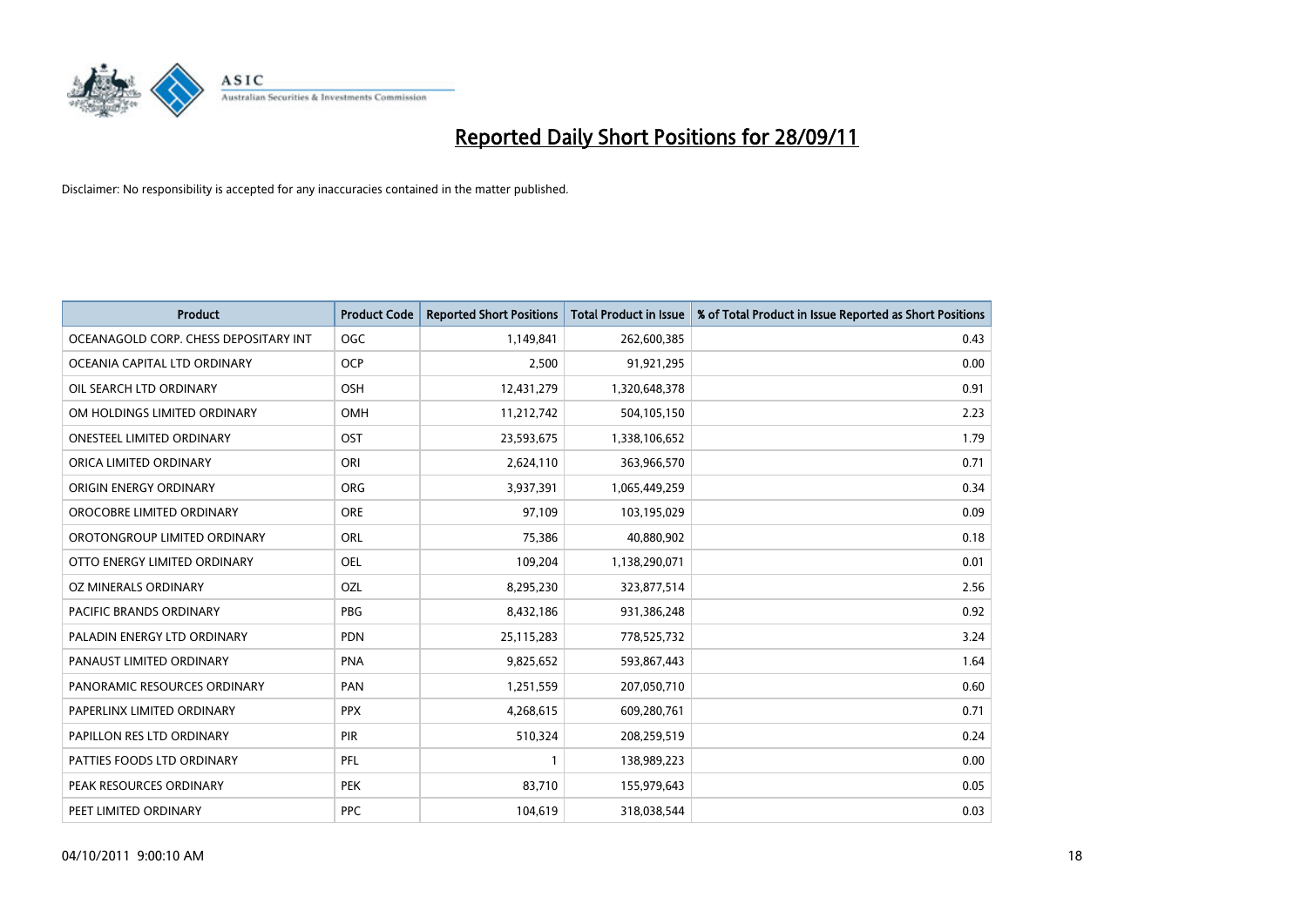

| <b>Product</b>                 | <b>Product Code</b> | <b>Reported Short Positions</b> | <b>Total Product in Issue</b> | % of Total Product in Issue Reported as Short Positions |
|--------------------------------|---------------------|---------------------------------|-------------------------------|---------------------------------------------------------|
| PENINSULA ENERGY LTD ORDINARY  | <b>PEN</b>          | 1,493,377                       | 2,125,490,443                 | 0.07                                                    |
| PERILYA LIMITED ORDINARY       | PEM                 | 324,841                         | 526,075,563                   | 0.06                                                    |
| PERPETUAL LIMITED ORDINARY     | PPT                 | 2,991,045                       | 44,692,304                    | 6.67                                                    |
| PERSEUS MINING LTD ORDINARY    | PRU                 | 1,908,385                       | 426,717,088                   | 0.44                                                    |
| PETSEC ENERGY ORDINARY         | <b>PSA</b>          | 223,332                         | 231,283,622                   | 0.10                                                    |
| PHARMAXIS LTD ORDINARY         | <b>PXS</b>          | 2,298,320                       | 229,116,309                   | 1.00                                                    |
| PHOTON GROUP LTD ORDINARY      | <b>PGA</b>          | 250,510                         | 1,540,886,866                 | 0.02                                                    |
| PLATINUM ASSET ORDINARY        | <b>PTM</b>          | 6,548,056                       | 561,347,878                   | 1.17                                                    |
| PLATINUM AUSTRALIA ORDINARY    | <b>PLA</b>          | 5,961,297                       | 417,130,039                   | 1.45                                                    |
| PLATINUM CAPITAL LTD ORDINARY  | <b>PMC</b>          |                                 | 165,756,878                   | 0.00                                                    |
| PMP LIMITED ORDINARY           | <b>PMP</b>          | 23,111                          | 329,842,473                   | 0.01                                                    |
| PORT BOUVARD LIMITED ORDINARY  | PBD                 | 6,754                           | 593,868,295                   | 0.00                                                    |
| PREMIER INVESTMENTS ORDINARY   | <b>PMV</b>          | 232,987                         | 155,062,831                   | 0.16                                                    |
| PRIMA BIOMED LTD ORDINARY      | <b>PRR</b>          | 2,998,236                       | 1,009,053,263                 | 0.30                                                    |
| PRIMARY HEALTH CARE ORDINARY   | PRY                 | 10,507,782                      | 497,469,803                   | 2.12                                                    |
| PRIME MEDIA GRP LTD ORDINARY   | PRT                 | 2,305                           | 366,330,303                   | 0.00                                                    |
| PROGEN PHARMACEUTIC ORDINARY   | PGL                 | 151,596                         | 24,709,097                    | 0.61                                                    |
| PROGRAMMED ORDINARY            | <b>PRG</b>          | 579,523                         | 118,169,908                   | 0.49                                                    |
| PSIVIDA CORP CDI 1:1           | <b>PVA</b>          | 16,878                          | 8,737,186                     | 0.19                                                    |
| <b>QANTAS AIRWAYS ORDINARY</b> | QAN                 | 32,844,165                      | 2,265,123,620                 | 1.46                                                    |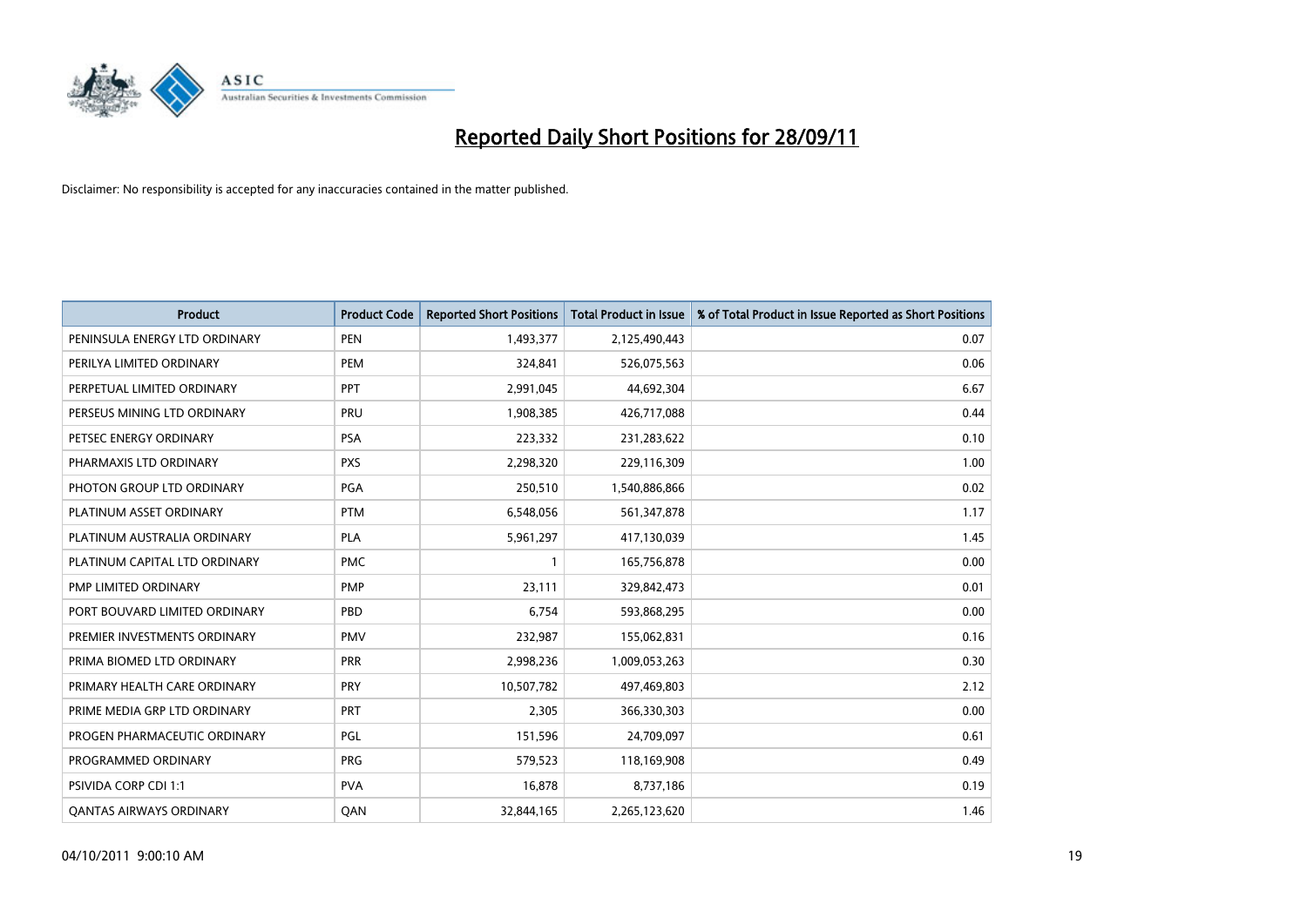

| <b>Product</b>                      | <b>Product Code</b> | <b>Reported Short Positions</b> | <b>Total Product in Issue</b> | % of Total Product in Issue Reported as Short Positions |
|-------------------------------------|---------------------|---------------------------------|-------------------------------|---------------------------------------------------------|
| OBE INSURANCE GROUP ORDINARY        | <b>OBE</b>          | 26,237,567                      | 1,092,654,587                 | 2.38                                                    |
| OR NATIONAL LIMITED ORDINARY        | <b>ORN</b>          | 20,499,026                      | 2,440,000,000                 | 0.83                                                    |
| <b>QUBE LOGISTICS HLDG ORDINARY</b> | QUB                 | 43,357                          | 801,927,594                   | 0.00                                                    |
| RAMELIUS RESOURCES ORDINARY         | <b>RMS</b>          | 154,317                         | 291,767,215                   | 0.04                                                    |
| RAMSAY HEALTH CARE ORDINARY         | <b>RHC</b>          | 1,336,854                       | 202,081,252                   | 0.65                                                    |
| <b>RCR TOMLINSON ORDINARY</b>       | <b>RCR</b>          | 81,338                          | 133,010,172                   | 0.06                                                    |
| <b>REA GROUP ORDINARY</b>           | <b>REA</b>          | 366,308                         | 130,401,680                   | 0.27                                                    |
| RECKON LIMITED ORDINARY             | <b>RKN</b>          | 837,000                         | 133,384,060                   | 0.63                                                    |
| RED FORK ENERGY ORDINARY            | <b>RFE</b>          | 59,651                          | 269,769,853                   | 0.02                                                    |
| REDBANK ENERGY LTD ORDINARY         | AEJ                 | 19                              | 786,287                       | 0.00                                                    |
| REED RESOURCES LTD ORDINARY         | <b>RDR</b>          | 268,204                         | 264,742,501                   | 0.10                                                    |
| <b>REGIS RESOURCES ORDINARY</b>     | <b>RRL</b>          | 1,040,759                       | 433,857,441                   | 0.23                                                    |
| RESMED INC CDI 10:1                 | <b>RMD</b>          | 5,618,843                       | 1,556,242,300                 | 0.36                                                    |
| <b>RESOLUTE MINING ORDINARY</b>     | <b>RSG</b>          | 5,049,488                       | 468,608,774                   | 1.05                                                    |
| <b>RESOURCE GENERATION ORDINARY</b> | <b>RES</b>          | 385,811                         | 262,895,652                   | 0.15                                                    |
| RETAIL FOOD GROUP ORDINARY          | <b>RFG</b>          | 36,423                          | 108,219,282                   | 0.03                                                    |
| REVERSE CORP LIMITED ORDINARY       | <b>REF</b>          | 25,141                          | 92,382,175                    | 0.03                                                    |
| REX MINERALS LIMITED ORDINARY       | <b>RXM</b>          | 1,331,064                       | 153,635,519                   | 0.87                                                    |
| <b>RHG LIMITED ORDINARY</b>         | <b>RHG</b>          | 34,297                          | 308,483,177                   | 0.01                                                    |
| <b>RIALTO ENERGY ORDINARY</b>       | <b>RIA</b>          | 296,775                         | 375,006,264                   | 0.08                                                    |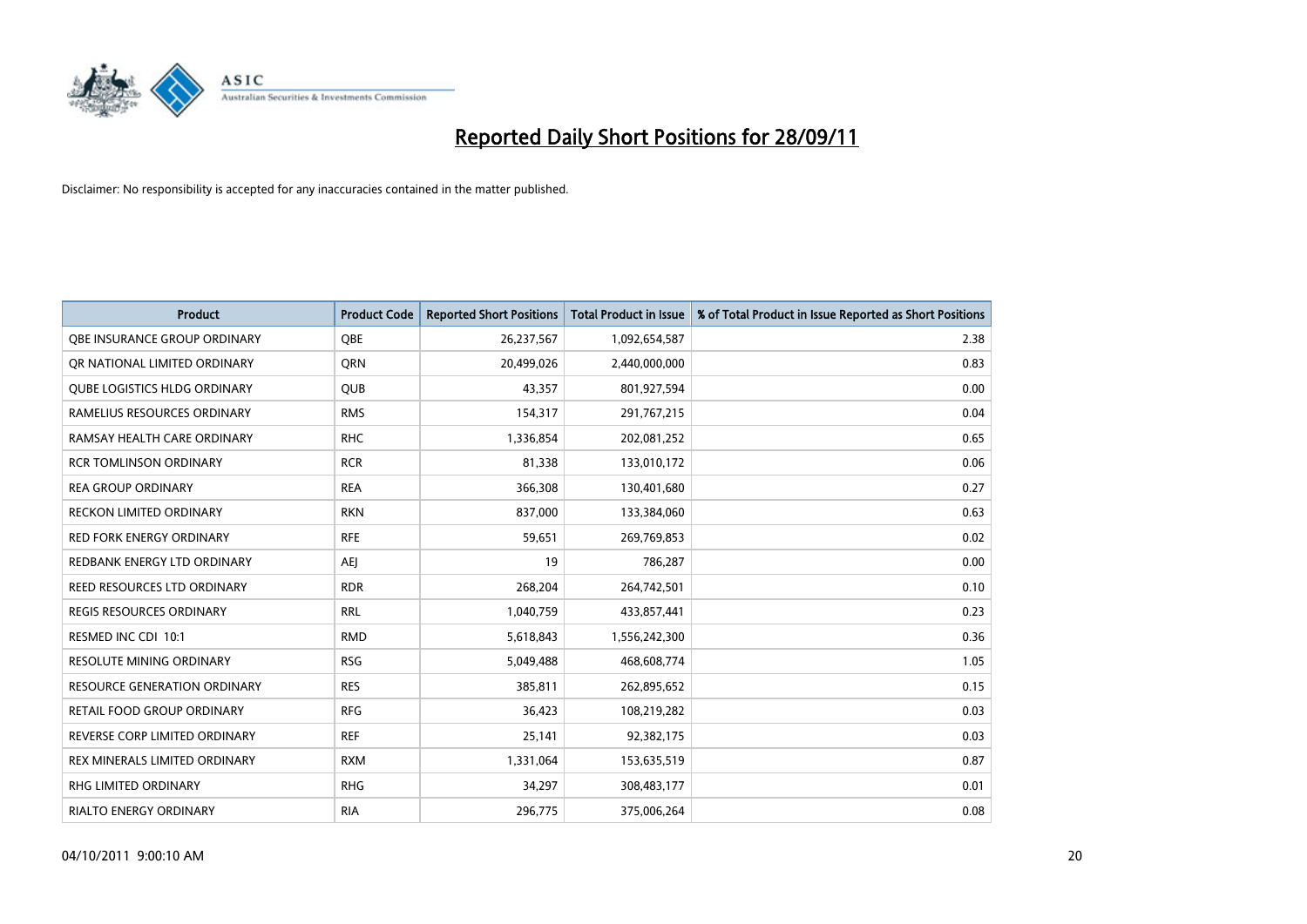

| <b>Product</b>                     | <b>Product Code</b> | <b>Reported Short Positions</b> | <b>Total Product in Issue</b> | % of Total Product in Issue Reported as Short Positions |
|------------------------------------|---------------------|---------------------------------|-------------------------------|---------------------------------------------------------|
| <b>RIDLEY CORPORATION ORDINARY</b> | <b>RIC</b>          | 509,655                         | 307,817,071                   | 0.17                                                    |
| RIO TINTO LIMITED ORDINARY         | <b>RIO</b>          | 22,491,371                      | 435,758,720                   | 5.13                                                    |
| <b>RIVERCITY MOTORWAY STAPLED</b>  | <b>RCY</b>          | 132,000                         | 957,010,115                   | 0.01                                                    |
| ROBUST RESOURCES ORDINARY          | <b>ROL</b>          | 1,118,816                       | 84,944,097                    | 1.32                                                    |
| ROC OIL COMPANY ORDINARY           | <b>ROC</b>          | 1,232,319                       | 713,254,560                   | 0.17                                                    |
| ROYAL WOLF HOLDINGS ORDINARY       | <b>RWH</b>          | 60,000                          | 100,387,052                   | 0.06                                                    |
| SAI GLOBAL LIMITED ORDINARY        | SAI                 | 1,964,786                       | 200,050,279                   | 0.98                                                    |
| SALMAT LIMITED ORDINARY            | <b>SLM</b>          | 524,079                         | 159,802,174                   | 0.32                                                    |
| SAMSON OIL & GAS LTD ORDINARY      | SSN                 | 310,356                         | 1,749,887,420                 | 0.01                                                    |
| SANDFIRE RESOURCES ORDINARY        | <b>SFR</b>          | 2,124,803                       | 150,279,969                   | 1.40                                                    |
| <b>SANTOS LTD ORDINARY</b>         | <b>STO</b>          | 19,379,623                      | 878,152,513                   | 2.19                                                    |
| SARACEN MINERAL ORDINARY           | SAR                 | 2,659,110                       | 566,151,415                   | 0.45                                                    |
| SEDGMAN LIMITED ORDINARY           | <b>SDM</b>          | 379,833                         | 211,993,676                   | 0.18                                                    |
| SEEK LIMITED ORDINARY              | <b>SEK</b>          | 20,586,533                      | 337,079,207                   | 6.11                                                    |
| SELECT HARVESTS ORDINARY           | SHV                 | 417,771                         | 56,226,960                    | 0.74                                                    |
| SENETAS CORPORATION ORDINARY       | <b>SEN</b>          | 756,999                         | 463,105,195                   | 0.16                                                    |
| SENEX ENERGY LIMITED ORDINARY      | SXY                 | 384,405                         | 913,659,081                   | 0.04                                                    |
| SERVCORP LIMITED ORDINARY          | SRV                 | 46,636                          | 98,440,807                    | 0.05                                                    |
| SERVICE STREAM ORDINARY            | <b>SSM</b>          | 344,663                         | 283,418,867                   | 0.12                                                    |
| SEVEN GROUP HOLDINGS ORDINARY      | <b>SVW</b>          | 443.756                         | 306,410,281                   | 0.12                                                    |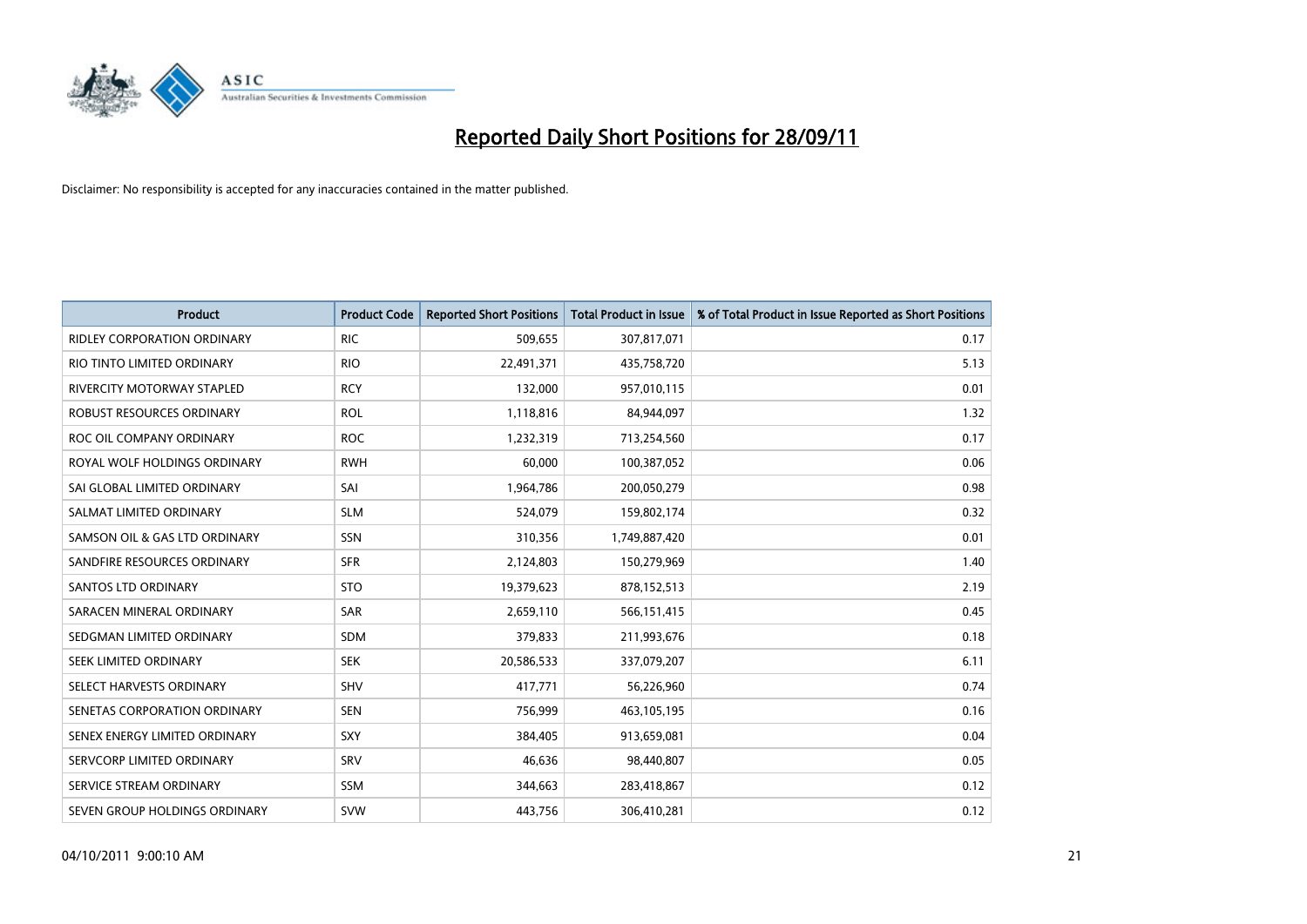

| <b>Product</b>                           | <b>Product Code</b> | <b>Reported Short Positions</b> | <b>Total Product in Issue</b> | % of Total Product in Issue Reported as Short Positions |
|------------------------------------------|---------------------|---------------------------------|-------------------------------|---------------------------------------------------------|
| SEVEN WEST MEDIA LTD ORDINARY            | <b>SWM</b>          | 2,359,181                       | 610,327,899                   | 0.40                                                    |
| SIGMA PHARMACEUTICAL ORDINARY            | <b>SIP</b>          | 10,722,459                      | 1,178,626,572                 | 0.91                                                    |
| <b>SILEX SYSTEMS ORDINARY</b>            | <b>SLX</b>          | 673,681                         | 170,133,997                   | 0.39                                                    |
| SILVER LAKE RESOURCE ORDINARY            | <b>SLR</b>          | 166,404                         | 178,922,838                   | 0.09                                                    |
| SIMS METAL MGMT LTD ORDINARY             | SGM                 | 2,398,883                       | 205,601,821                   | 1.15                                                    |
| SINGAPORE TELECOMM. CHESS DEPOSITARY INT | SGT                 | 7,597,054                       | 168,828,658                   | 4.50                                                    |
| SIRIUS RESOURCES NL ORDINARY             | <b>SIR</b>          | 82,500                          | 137,134,586                   | 0.06                                                    |
| SKILLED GROUP LTD ORDINARY               | <b>SKE</b>          | 36,457                          | 233, 243, 776                 | 0.01                                                    |
| SKY CITY ENTERTAIN, ORDINARY             | <b>SKC</b>          | 13,856                          | 576,958,340                   | 0.00                                                    |
| SMS MANAGEMENT, ORDINARY                 | <b>SMX</b>          | 215,749                         | 68,290,180                    | 0.32                                                    |
| SONIC HEALTHCARE ORDINARY                | <b>SHL</b>          | 5,321,782                       | 389,969,875                   | 1.35                                                    |
| SOUL PATTINSON (W.H) ORDINARY            | SOL                 | 20,681                          | 238,640,580                   | 0.01                                                    |
| SOUTH BOULDER MINES ORDINARY             | <b>STB</b>          | 35,262                          | 87,115,688                    | 0.04                                                    |
| SP AUSNET STAPLED SECURITIES             | <b>SPN</b>          | 2,757,252                       | 2,850,932,204                 | 0.08                                                    |
| SPARK INFRASTRUCTURE STAPLED NOTE & UNIT | SKI                 | 18,126,003                      | 1,326,734,264                 | 1.36                                                    |
| SPDR 200 FUND ETF UNITS                  | <b>STW</b>          | 8,858                           | 51,278,556                    | 0.02                                                    |
| SPECIALTY FASHION ORDINARY               | <b>SFH</b>          | 557,548                         | 192,086,121                   | 0.29                                                    |
| SPOTLESS GROUP LTD ORDINARY              | <b>SPT</b>          | 1,330,964                       | 262,766,725                   | 0.50                                                    |
| ST BARBARA LIMITED ORDINARY              | <b>SBM</b>          | 9,078,877                       | 325,615,389                   | 2.78                                                    |
| STAGING CONNECTIONS ORDINARY             | <b>STG</b>          | 2,917,189                       | 78,317,726                    | 3.72                                                    |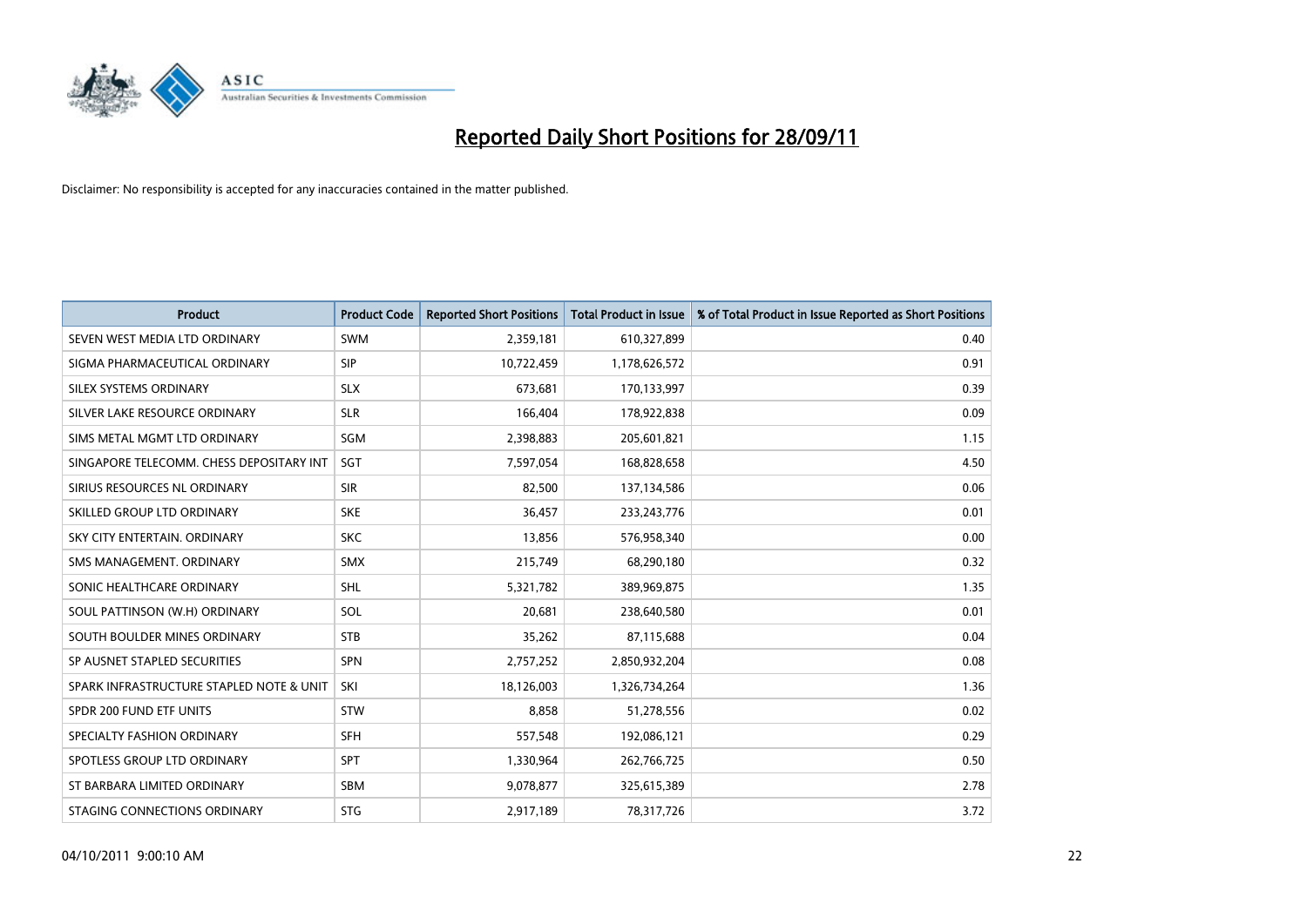

| <b>Product</b>                  | <b>Product Code</b> | <b>Reported Short Positions</b> | <b>Total Product in Issue</b> | % of Total Product in Issue Reported as Short Positions |
|---------------------------------|---------------------|---------------------------------|-------------------------------|---------------------------------------------------------|
| STANMORE COAL LTD ORDINARY      | <b>SMR</b>          | 99,847                          | 89,791,402                    | 0.11                                                    |
| STARPHARMA HOLDINGS ORDINARY    | <b>SPL</b>          | 1,343,856                       | 248,026,578                   | 0.53                                                    |
| STH AMERICAN COR LTD ORDINARY   | SAY                 | 9,200                           | 257,785,604                   | 0.00                                                    |
| STHN CROSS MEDIA ORDINARY       | <b>SXL</b>          | 4,602,882                       | 705,766,444                   | 0.67                                                    |
| STOCKLAND UNITS/ORD STAPLED     | <b>SGP</b>          | 19,256,424                      | 2,369,107,116                 | 0.81                                                    |
| STRAITS RES LTD. ORDINARY       | SRO                 | 7,758,050                       | 324,796,141                   | 2.39                                                    |
| STW COMMUNICATIONS ORDINARY     | SGN                 | 271,268                         | 364,310,964                   | 0.07                                                    |
| SUNCORP GROUP LTD ORDINARY      | <b>SUN</b>          | 12,397,284                      | 1,286,600,980                 | 0.98                                                    |
| SUNDANCE ENERGY ORDINARY        | <b>SEA</b>          | 3,951                           | 277,098,474                   | 0.00                                                    |
| SUNDANCE RESOURCES ORDINARY     | <b>SDL</b>          | 11,831,974                      | 2,896,314,669                 | 0.40                                                    |
| SUNLAND GROUP LTD ORDINARY      | <b>SDG</b>          | 44,668                          | 215,568,076                   | 0.02                                                    |
| SUPER RET REP LTD ORDINARY      | <b>SUL</b>          | 228,711                         | 130,528,739                   | 0.16                                                    |
| SWICK MINING ORDINARY           | <b>SWK</b>          | 1,548                           | 236,724,970                   | 0.00                                                    |
| SYMEX HOLDINGS ORDINARY         | <b>SYM</b>          | 6,633                           | 189,166,670                   | 0.00                                                    |
| TABCORP HOLDINGS LTD ORDINARY   | <b>TAH</b>          | 11,000,027                      | 712,805,880                   | 1.53                                                    |
| TALENT2 INTERNATION ORDINARY    | <b>TWO</b>          | 63,985                          | 146,578,584                   | 0.04                                                    |
| TAP OIL LIMITED ORDINARY        | <b>TAP</b>          | 1,242,397                       | 240,995,311                   | 0.51                                                    |
| TASSAL GROUP LIMITED ORDINARY   | <b>TGR</b>          | 52,633                          | 146,304,404                   | 0.03                                                    |
| <b>TATTS GROUP LTD ORDINARY</b> | <b>TTS</b>          | 19,451,423                      | 1,318,687,024                 | 1.48                                                    |
| TECHNOLOGY ONE ORDINARY         | <b>TNE</b>          | 10,000                          | 303,379,455                   | 0.00                                                    |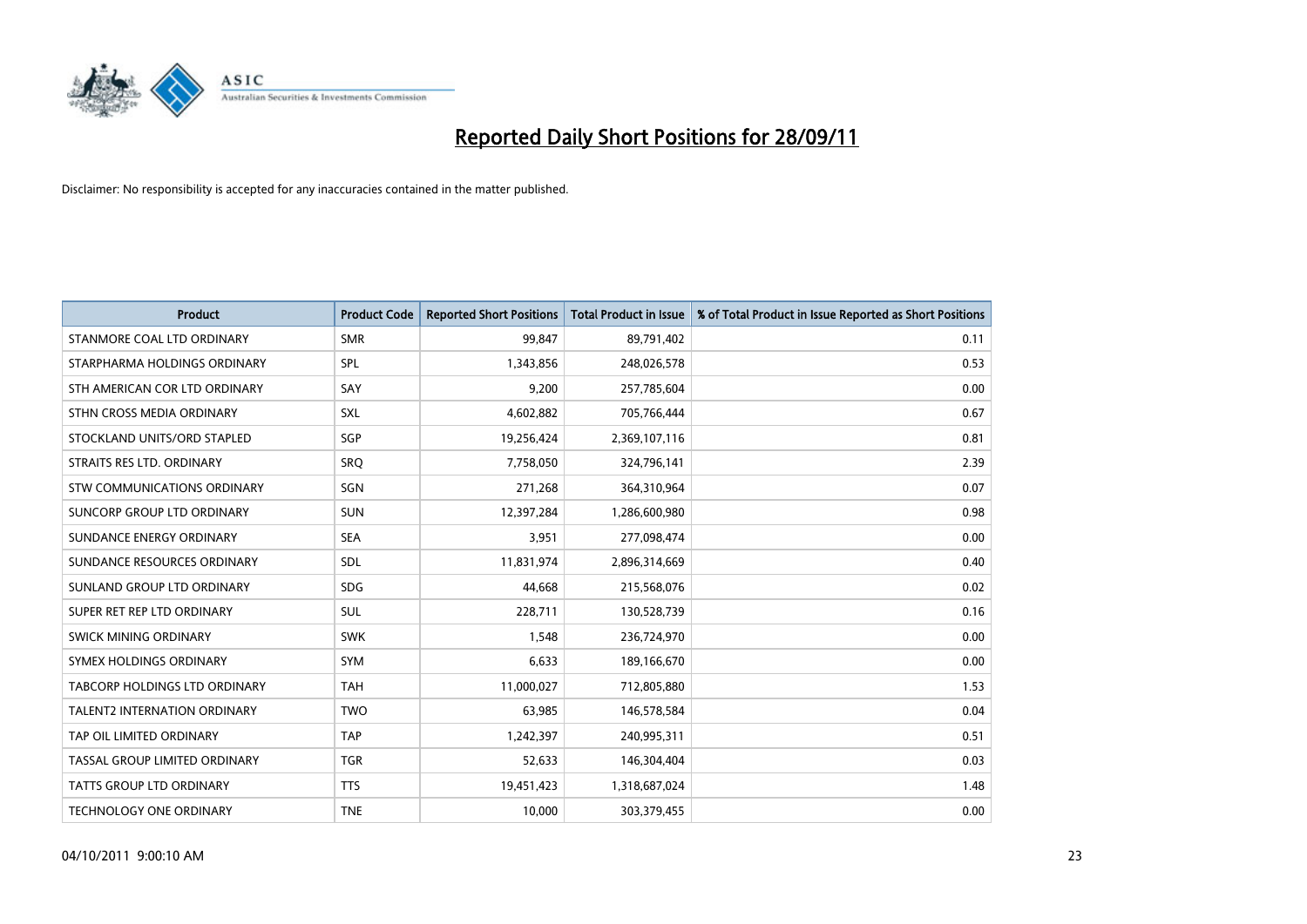

| <b>Product</b>                       | <b>Product Code</b> | <b>Reported Short Positions</b> | <b>Total Product in Issue</b> | % of Total Product in Issue Reported as Short Positions |
|--------------------------------------|---------------------|---------------------------------|-------------------------------|---------------------------------------------------------|
| <b>TELECOM CORPORATION ORDINARY</b>  | <b>TEL</b>          | 18,120,783                      | 1,924,707,065                 | 0.94                                                    |
| TELSTRA CORPORATION. ORDINARY        | <b>TLS</b>          | 64,926,720                      | 12,443,074,357                | 0.54                                                    |
| TEN NETWORK HOLDINGS ORDINARY        | <b>TEN</b>          | 41,408,345                      | 1,045,236,720                 | 3.95                                                    |
| TERANGA GOLD CORP CDI 1:1            | <b>TGZ</b>          | 189,027                         | 154,166,054                   | 0.12                                                    |
| TFS CORPORATION LTD ORDINARY         | <b>TFC</b>          | 277,490                         | 276,453,042                   | 0.10                                                    |
| THE REJECT SHOP ORDINARY             | <b>TRS</b>          | 1,380,114                       | 26,071,170                    | 5.27                                                    |
| THOR MINING PLC CHESS DEPOSITARY 1:1 | <b>THR</b>          | 2,307                           | 222,489,120                   | 0.00                                                    |
| THORN GROUP LIMITED ORDINARY         | <b>TGA</b>          | 46,037                          | 146,091,970                   | 0.03                                                    |
| <b>TIGER RESOURCES ORDINARY</b>      | <b>TGS</b>          | 785,341                         | 671,110,549                   | 0.12                                                    |
| <b>TISHMAN SPEYER UNITS</b>          | <b>TSO</b>          | 61,724                          | 338,440,904                   | 0.02                                                    |
| TNG LIMITED ORDINARY                 | <b>TNG</b>          | 4,321                           | 284,803,062                   | 0.00                                                    |
| TOLL HOLDINGS LTD ORDINARY           | <b>TOL</b>          | 23,891,525                      | 710,128,531                   | 3.32                                                    |
| TORO ENERGY LIMITED ORDINARY         | <b>TOE</b>          | 35,404                          | 965,436,676                   | 0.00                                                    |
| <b>TOWER LIMITED ORDINARY</b>        | <b>TWR</b>          | 689,519                         | 265,176,580                   | 0.26                                                    |
| TOX FREE SOLUTIONS ORDINARY          | <b>TOX</b>          | 15,801                          | 96,503,382                    | 0.01                                                    |
| TPG TELECOM LIMITED ORDINARY         | <b>TPM</b>          | 5,080,200                       | 783,894,338                   | 0.63                                                    |
| TRANSFIELD SERVICES ORDINARY         | <b>TSE</b>          | 5,084,288                       | 549,715,957                   | 0.91                                                    |
| TRANSPACIFIC INDUST. ORDINARY        | <b>TPI</b>          | 10,068,516                      | 960,638,735                   | 1.03                                                    |
| TRANSURBAN GROUP TRIPLE STAPLED SEC. | <b>TCL</b>          | 1,868,154                       | 1,450,831,425                 | 0.11                                                    |
| TREASURY WINE ESTATE ORDINARY        | <b>TWE</b>          | 18,869,852                      | 647,227,144                   | 2.89                                                    |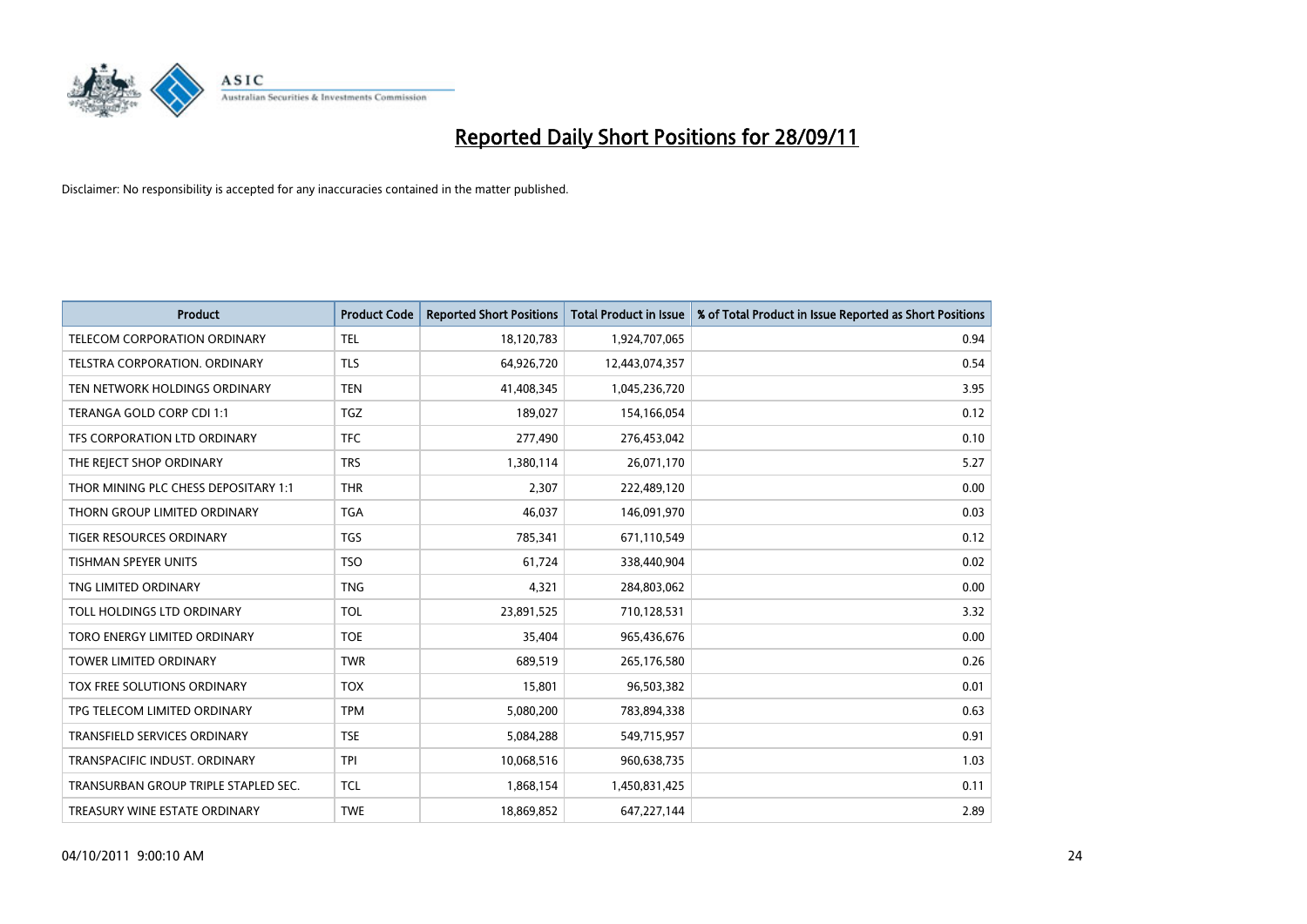

| <b>Product</b>                          | <b>Product Code</b> | <b>Reported Short Positions</b> | <b>Total Product in Issue</b> | % of Total Product in Issue Reported as Short Positions |
|-----------------------------------------|---------------------|---------------------------------|-------------------------------|---------------------------------------------------------|
| <b>TRINITY GROUP STAPLED SECURITIES</b> | <b>TCQ</b>          | 3,419                           | 203,405,927                   | 0.00                                                    |
| TROY RESOURCES NL ORDINARY              | <b>TRY</b>          | 95,870                          | 88,112,823                    | 0.10                                                    |
| <b>UGL LIMITED ORDINARY</b>             | UGL                 | 5,214,080                       | 166,047,171                   | 3.13                                                    |
| UNILIFE CORPORATION CDI 6:1             | <b>UNS</b>          | 817,398                         | 265,814,381                   | 0.30                                                    |
| UXC LIMITED ORDINARY                    | <b>UXC</b>          | 91,113                          | 306,933,250                   | 0.03                                                    |
| <b>VDM GROUP LIMITED ORDINARY</b>       | <b>VMG</b>          | 11,116                          | 193,127,749                   | 0.01                                                    |
| <b>VENTURE MINERALS ORDINARY</b>        | <b>VMS</b>          | 275,522                         | 221,093,592                   | 0.12                                                    |
| VIEW RESOURCES LTD ORDINARY             | <b>VRE</b>          | 1,760                           | 881,953,670                   | 0.00                                                    |
| <b>VIRGIN BLUE HOLDINGS ORDINARY</b>    | <b>VBA</b>          | 51,716,807                      | 2,210,197,600                 | 2.34                                                    |
| <b>VISION GROUP HLDGS ORDINARY</b>      | <b>VGH</b>          | 78,000                          | 74,520,926                    | 0.10                                                    |
| VITA GROUP LTD ORDINARY                 | <b>VTG</b>          | 75,190                          | 142,499,800                   | 0.05                                                    |
| VITERRA INC CDI 1:1                     | <b>VTA</b>          | 3,828                           | 68,629,939                    | 0.01                                                    |
| VNGD US TOTAL MARKET CDI 1:1            | <b>VTS</b>          | 1,151                           | 792,993                       | 0.15                                                    |
| <b>WATPAC LIMITED ORDINARY</b>          | <b>WTP</b>          | 16,461                          | 185,160,973                   | 0.00                                                    |
| <b>WDS LIMITED ORDINARY</b>             | <b>WDS</b>          | 701                             | 144,055,662                   | 0.00                                                    |
| WEBIET LIMITED ORDINARY                 | <b>WEB</b>          | 112,623                         | 73,825,433                    | 0.15                                                    |
| WESFARMERS LIMITED ORDINARY             | <b>WES</b>          | 21,723,679                      | 1,005,791,581                 | 2.13                                                    |
| WESFARMERS LIMITED PARTIALLY PROTECTED  | <b>WESN</b>         | 93,856                          | 151,280,581                   | 0.05                                                    |
| WESTERN AREAS NL ORDINARY               | <b>WSA</b>          | 10,202,402                      | 179,735,899                   | 5.65                                                    |
| WESTERN DESERT RES. ORDINARY            | <b>WDR</b>          | 948                             | 206,935,914                   | 0.00                                                    |